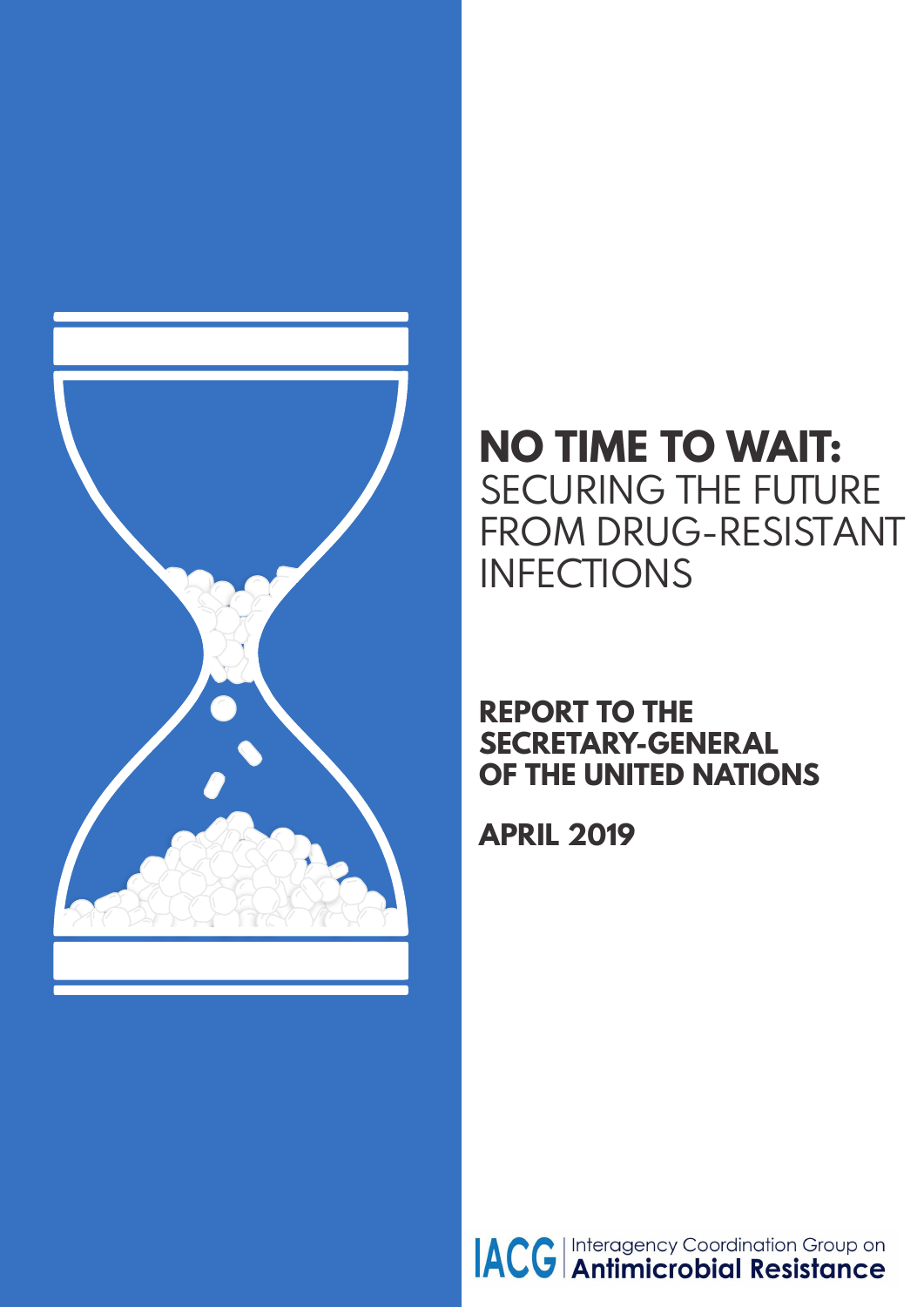# **TABLE OF CONTENTS**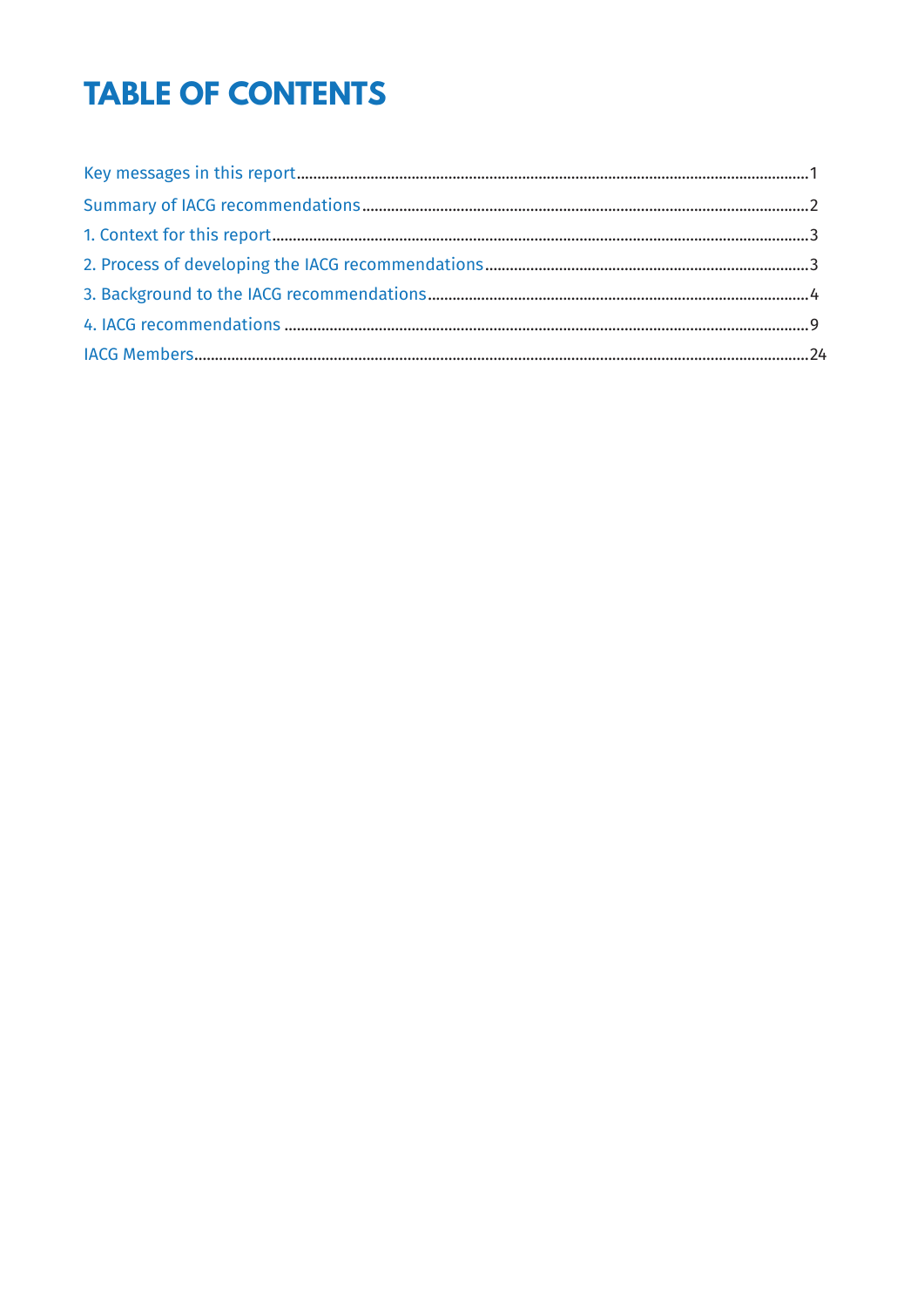# <span id="page-2-0"></span>**KEY MESSAGES IN THIS REPORT**

**Antimicrobial resistance is a global crisis that threatens a century of progress in health and achievement of the Sustainable Development Goals.**

- **•** Antimicrobial (including antibiotic, antiviral, antifungal and antiprotozoal) agents are critical tools for fighting diseases in humans, terrestrial and aquatic animals and plants, but they are becoming ineffective.
- **•** Alarming levels of resistance have been reported in countries of all income levels, with the result that common diseases are becoming untreatable, and lifesaving medical procedures riskier to perform.
- **•** Antimicrobial resistance poses a formidable challenge to achieving Universal Health Coverage and threatens progress against many of the Sustainable Development Goals, including in health, food security, clean water and sanitation, responsible consumption and production, and poverty and inequality.
- **•** Misuse and overuse of existing antimicrobials in humans, animals and plants are accelerating the development and spread of antimicrobial resistance.
- **•** Inadequate access to clean water, sanitation and hygiene in health care facilities, farms, schools, households and community settings; poor infection and disease prevention; lack of equitable access to affordable and quality-assured antimicrobials, vaccines and diagnostics; and weak health, food and feed production, food safety and waste management systems are increasing the burden of infectious disease in animals and humans and contributing to the emergence and spread of drug-resistant pathogens.

#### **There is no time to wait. Unless the world acts urgently, antimicrobial resistance will have disastrous impact within a generation.**

- **•** Drug-resistant diseases already cause at least 700,000 deaths globally a year, including 230,000 deaths from multidrug-resistant tuberculosis, a figure that could increase to 10 million deaths globally per year by 2050 under the most alarming scenario if no action is taken. Around 2.4 million people could die in highincome countries between 2015 and 2050 without a sustained effort to contain antimicrobial resistance.
- **•** The economic damage of uncontrolled antimicrobial resistance could be comparable to the shocks experienced during the 2008-2009 global financial crisis as a result of dramatically increased health care expenditures; impact on food and feed production, trade and livelihoods; and increased poverty and inequality.
- **•** In higher-income countries, a package of simple interventions to address antimicrobial resistance could pay for itself due to costs averted. In lowerincome countries, additional but still relatively modest investments are urgently needed.
- **•** If investments and action are further delayed, the world will have to pay far more in the future to cope with the disastrous impact of uncontrolled antimicrobial resistance.

**Because the drivers of antimicrobial resistance lie in humans, animals, plants, food and the environment, a sustained One Health response is essential to engage and unite all stakeholders around a shared vision and goals.**

- **•** National Antimicrobial Resistance Action Plans are at the heart of a multisectoral One Health response, but financing and capacity constraints in many countries need to be urgently addressed to accelerate implementation.
- **•** Strengthening infection prevention and control in health care facilities and farms using available tools and ensuring access to clean water, sanitation and hygiene in health facilities, farms, schools, household and community settings are central to minimizing disease transmission and the emergence and transmission of antimicrobial resistance in humans, animals, plants, food and the environment.
- **•** Strengthening surveillance, regulatory frameworks, professional education and oversight of antimicrobial prescription and use, and increasing awareness among all stakeholders are also significant challenges that need to be urgently addressed to ensure the responsible use of antimicrobials and to minimize resistance in humans, animals, plants, food and the environment.
- **•** Immediately stopping the use of the antimicrobials on the WHO List of Highest Priority Critically Important Antimicrobial Agents for Human Medicine as growth promoters is an essential first step towards completely phasing out the use of antimicrobials for growth promotion.
- **•** Additional effort, investments and incentives are needed to spur innovation in antimicrobial medicines, diagnostics, vaccines, waste management tools, safe and effective alternatives to antimicrobials and alternative practices, as well as operational and implementation research, in human, animal and plant health.
- **•** Many people around the world still do not have access to antimicrobials. Ensuring equitable and affordable access to quality antimicrobial agents and their responsible and sustainable use is an essential component of the global response to antimicrobial resistance.
- **•** Stronger political leadership, advocacy, coordination and accountability are needed at all levels to enable a sustained One Health response to antimicrobial resistance. All stakeholder groups – including governments, civil society and the private sector – need to be engaged and to collaborate in an unprecedented effort across the human, animal, plant, food and feed production and environmental sectors, based on a shared vision and goals.
- **•** The challenges of antimicrobial resistance are complex and multifaceted, but they are not insurmountable. Implementation of the recommendations in this report will help to save millions of lives, maintain economic and other development gains, and secure the future from drug-resistant diseases.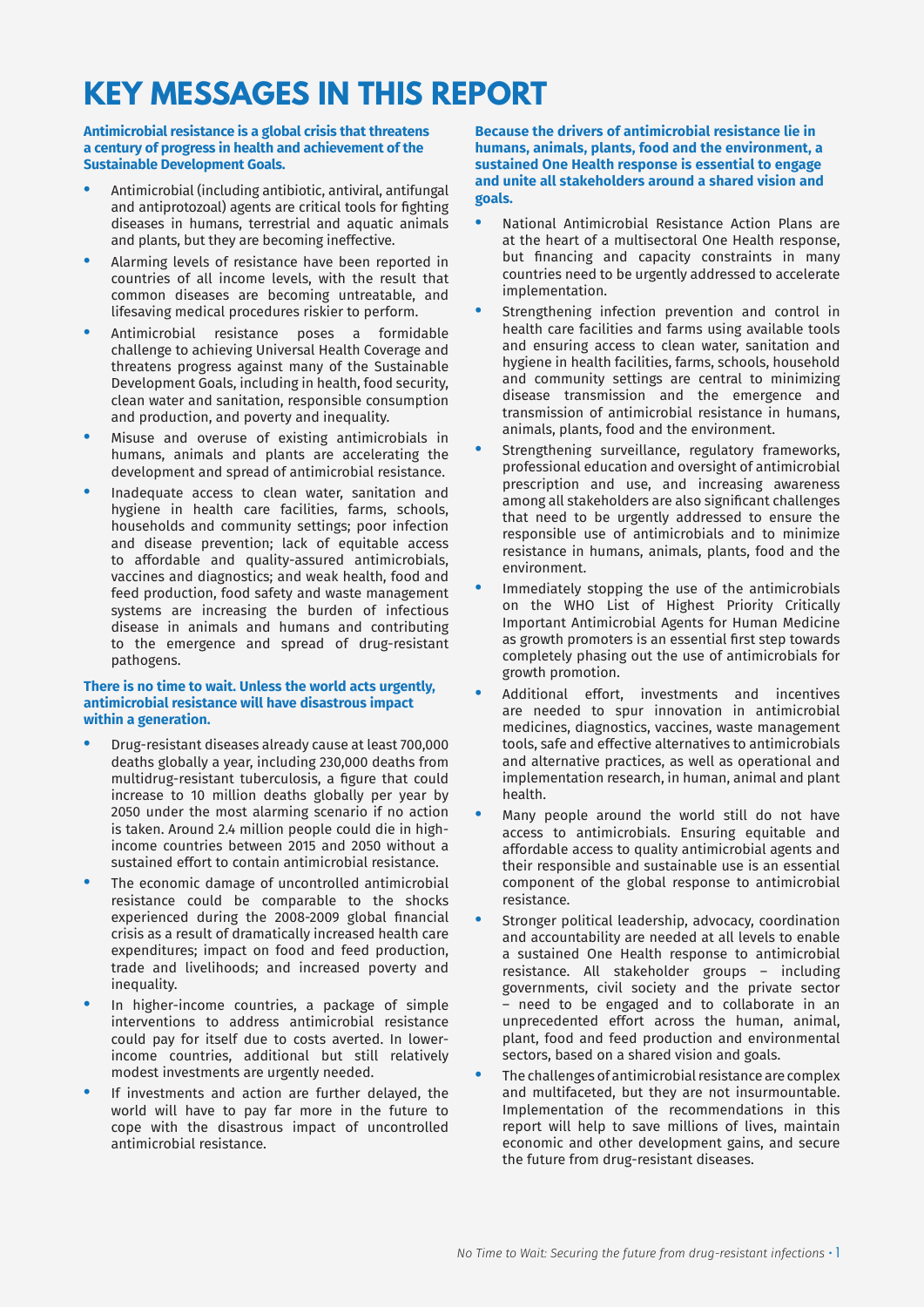# **SUMMARY OF IACG RECOMMENDATIONS**

### **A. ACCELERATE PROGRESS IN COUNTRIES**

A1: The IACG calls on all Member States to ensure equitable and affordable access to existing and new quality-assured antimicrobials as well as alternatives, vaccines and diagnostics, and their responsible and prudent use by competent, licensed professionals across human, animal and plant health.

A2: The IACG calls on all Member States to accelerate the development and implementation of One Health National Antimicrobial Resistance Action Plans within the context of the SDGs.

A3: The IACG calls on all Member States to phase out the use of antimicrobials for growth promotion, consistent with guidance from the Tripartite agencies (FAO, OIE and WHO) and Codex Alimentarius, starting with an immediate end to the use of antibiotics categorised as the Highest Priority Critically Important Antimicrobial Agents on the WHO List of Critically Important Antimicrobials for Human Medicine.

### **B. INNOVATE TO SECURE THE FUTURE**

B1: The IACG calls on public, private and philanthropic donors and other funders to increase investment and innovation in quality-assured, new antimicrobials (particularly antibiotics), novel compounds, diagnostics, vaccines, waste management tools, and safe and effective alternatives to antimicrobials for human, terrestrial and aquatic animal and plant health, as well as implementation and operational research.

B2: The IACG recommends that existing and future global access initiatives should promote and support equitable and affordable access to existing and new, quality-assured antimicrobials, diagnostics, vaccines, waste management tools and safe and effective alternatives to antibiotics for human, terrestrial and aquatic animal and plant health.

B3: The IACG calls on public, private and philanthropic research funders and other stakeholders to build upon current research and development efforts for new antimicrobials, diagnostics, vaccines, waste management tools, and safe and effective alternatives to antimicrobials; and to strengthen implementation and operational research and research coordination and collaboration in a One Health context.

### **C. COLLABORATE FOR MORE EFFECTIVE ACTION**

C1: The IACG calls for the systematic and meaningful engagement of civil society groups and organizations as key stakeholders in the One Health response to antimicrobial resistance at global, regional, national and local levels.

C2: The IACG calls for the systematic and meaningful engagement of and enhanced action by the private sector as key stakeholders in the One Health response to antimicrobial resistance at global, regional, national and local levels.

### **D. INVEST FOR A SUSTAINABLE RESPONSE**

D1: The IACG calls on governments; global, regional, national, bilateral and multilateral financing and development institutions and banks; and private investors to systematically apply standards to assess risks and impacts related to antimicrobial resistance (an antimicrobial resistance and One Health "lens") when making investments.

D2: The IACG emphasizes the need for increased investments in the response to antimicrobial resistance, including from domestic financing in all countries; urges existing and future financing mechanisms in human, animal and plant health, food and feed production and the environment to give greater priority to antimicrobial resistance in their resource allocations; calls on public, private and philanthropic donors to contribute additional funding, including to support implementation of National Antimicrobial Resistance Action Plans.

### **E. STRENGTHEN ACCOUNTABILITY AND GLOBAL GOVERNANCE**

E1: The IACG requests the Tripartite agencies (FAO, OIE and WHO) together with UN Environment, other UN agencies and the World Bank, in the context of UN reform, to further strengthen joint One Health action, based on target-setting, country priorities and needs, by enhancing their organizational capacity and providing adequate and sustainable core funding for antimicrobial resistancerelated activities.

E2: The IACG recommends the urgent establishment of a One Health Global Leadership Group on Antimicrobial Resistance, supported by a Joint Secretariat managed by the Tripartite agencies (FAO, OIE and WHO).

E3: The IACG requests the Secretary-General, in close collaboration with the Tripartite agencies (FAO, OIE and WHO), UN Environment and other international organizations, to convene an Independent Panel on Evidence for Action against Antimicrobial Resistance in a One Health context to monitor and provide Member States with regular reports on the science and evidence related to antimicrobial resistance, its impacts and future risks, and recommend options for adaptation and mitigation.

E4: The IACG recognizes the ongoing process led by Member States to develop the Global Development and Stewardship Framework to Combat Antimicrobial Resistance and urges the Tripartite agencies (FAO, OIE and WHO) and UN Environment to expedite its development in line with the scope described in the 2015 World Health Assembly resolution on antimicrobial resistance (WHA68.7). As Member States finalize this process, they should also consider the need for new international instruments.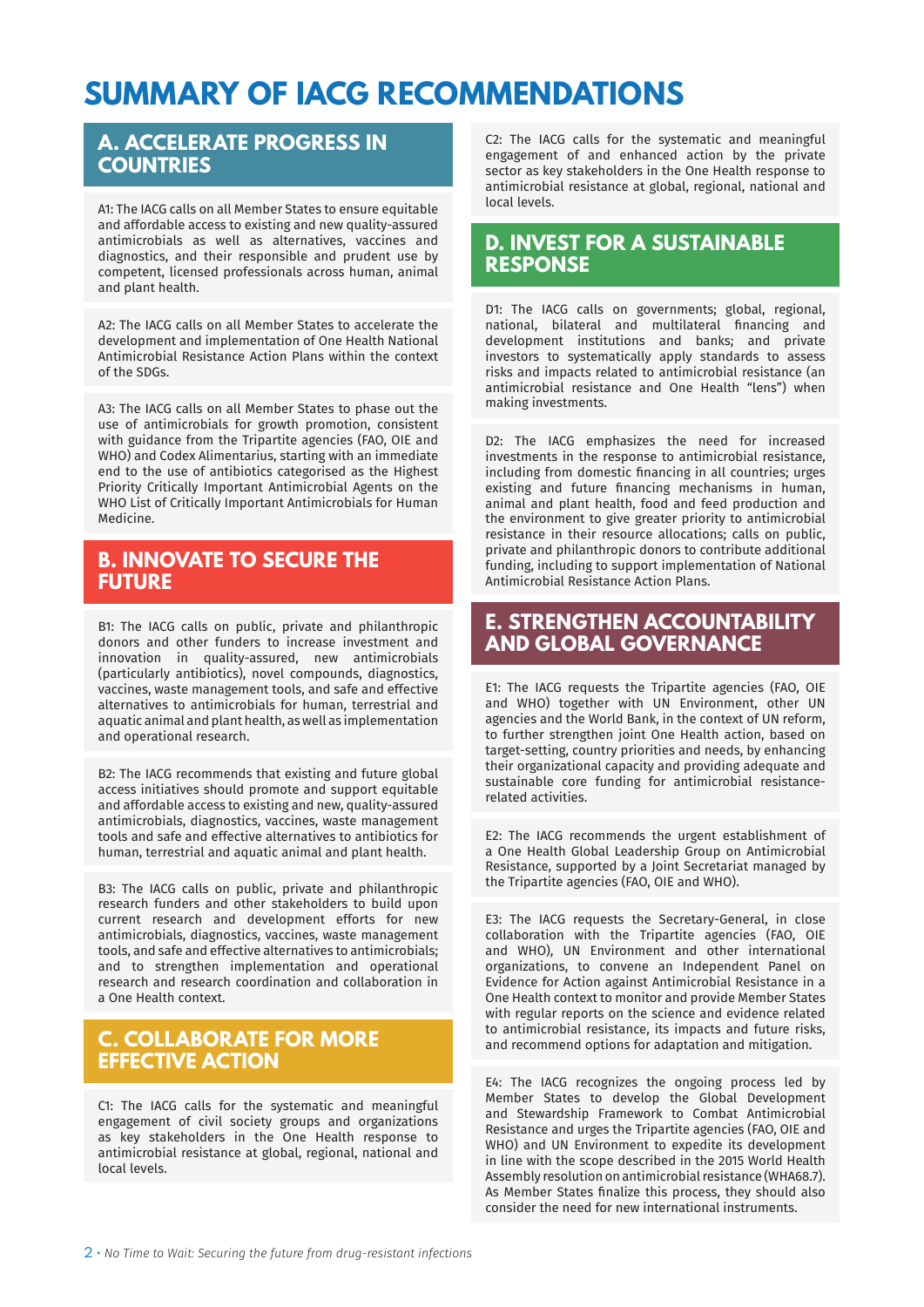# <span id="page-4-0"></span>**1. CONTEXT FOR THIS REPORT**

The 2016 *Political Declaration of the High-level Meeting of the United Nations General Assembly on [Antimicrobial Resistance \(1\)](#page-26-0)* represented a landmark in the world's commitment to tackling antimicrobial resistance, calling for greater urgency and action in response to its many challenges. In the political declaration, Member States requested the Secretary-General, in consultation with the Food and Agriculture Organization of the United Nations (FAO), the World Organisation for Animal Health (OIE) and the World Health Organization (WHO) to convene an ad hoc interagency coordination group (IACG) co-chaired by the Executive Office of the Secretary-General and the Director-General of WHO to provide practical guidance for approaches needed to ensure sustained, effective global action to address antimicrobial resistance. It also requested the Secretary-General to submit a report for consideration by Member States by the seventythird session of the General Assembly in 2019 on the implementation of the political declaration and on further developments and recommendations emanating from the IACG, including on options to improve coordination, considering the 2015 Global Action Plan on Antimicrobial Resistance *[\(2\).](#page-26-0)* 

This report presents the IACG's response to the request from Member States in the 2016 political declaration and makes recommendations for urgent action for consideration by the Secretary-General, Member States and other stakeholders in the global response to antimicrobial resistance.

# **2. PROCESS OF DEVELOPING THE IACG RECOMMENDATIONS**

The IACG was convened in March 2017. Its membership consisted of representatives of United Nations and multilateral agencies and individuals with expertise across human, animal and plant health, as well as the food, animal feed, trade, development and environment sectors. The IACG's mandate was to provide practical guidance for approaches needed to ensure sustained effective global action to address antimicrobial resistance. Its terms of reference included promoting, planning and facilitating collaborative action to align activities so that gaps are closed and resources are optimally utilized; exploring the feasibility of developing global goals and targets related to antimicrobial resistance; and reporting back to the Secretary-General by the seventy-third UN General Assembly in 2019. The IACG was supported by a Secretariat hosted by WHO with staff seconded from FAO, OIE and WHO.

Between March 2017 and December 2018, the IACG met formally either in-person or by teleconference eight times, and held many other conference calls, including meetings of thematic sub-groups. To guide its activities, the IACG developed a workplan *[\(3\)](#page-26-0)*  and an IACG Framework for Action on Antimicrobial Resistance *[\(4\)](#page-26-0)* that describes key content areas and relevant levers to address them, building on the 2016 political declaration, the Global Action Plan on Antimicrobial Resistance and the Sustainable Development Goals (SDGs). Country visits by IACG members to Argentina, Thailand and Vietnam in 2018 provided valuable insights into successes and challenges in national and local responses to antimicrobial resistance.

In the course of its deliberations, the IACG analysed critical issues in the response to antimicrobial resistance to inform its report and recommendations. In 2018, it developed discussion papers for public consultation in six thematic areas: 1) Public awareness, behaviour change, and communication; 2) National Action Plans on Antimicrobial Resistance; 3) Optimizing use of antimicrobials; 4) Innovation, research and development, and access; 5) Surveillance and monitoring; and 6) Global governance and alignment with the SDGs *[\(5,6,7,8,9,10\).](#page-26-0)* Targeted outreach and consultations were conducted with key stakeholders during this analytic phase, particularly with regard to governance, access, research and development issues. A web-based public consultation process on the six discussion papers was held between June and August 2018 and received 153 submissions from a wide range of stakeholders.

The IACG conducted a wide range of stakeholder engagement activities, including discussions with FAO, OIE, WHO and UN Member States based in Rome, Paris, Geneva and New York respectively; discussions with civil society and the private sector; and inputs from more than 350 participants attending the Call to Action on Antimicrobial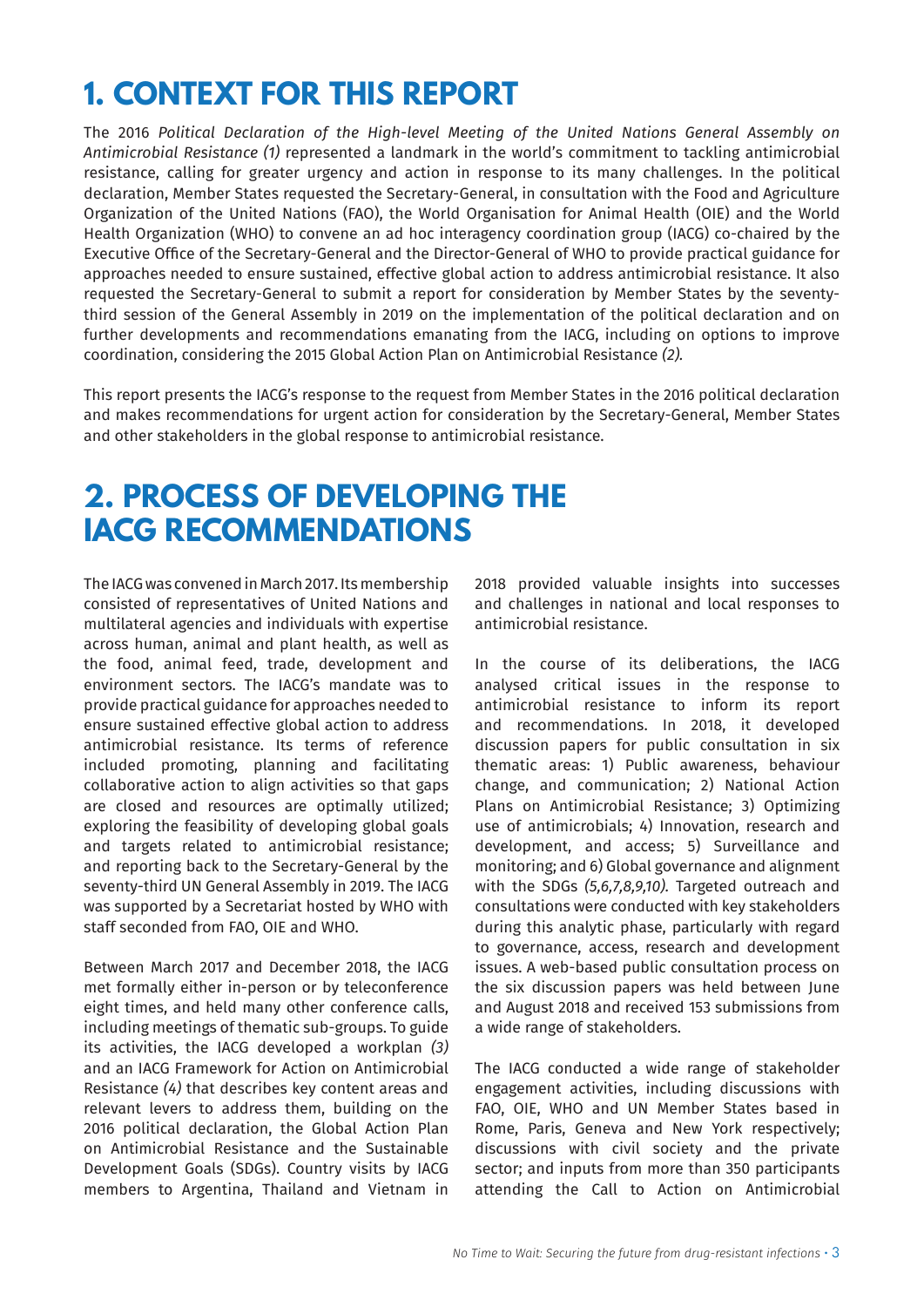<span id="page-5-0"></span>Resistance event in Accra, Ghana, in November 2018. A mapping exercise and critical appraisal of recommendations made in previous global reports on antimicrobial resistance were conducted by the IACG Secretariat to provide guidance to the IACG and help ensure that its recommendations addressed key bottlenecks in the response, rather than duplicating those in previous reports. In January and February 2019, additional public discussions on the draft IACG recommendations were held with more than 400 people representing 68 Member States, 39

civil society organizations, 49 private sector groups and 11 international organizations. Concurrently, a web-based forum on the draft recommendations drew more than 80 additional written submissions from Member States, civil society organizations, the private sector and individuals.

Further information on the IACG process and relevant materials, including the written submissions received, are available on the [IACG website](https://www.who.int/antimicrobial-resistance/interagency-coordination-group/en/).

# **3. BACKGROUND TO THE IACG RECOMMENDATIONS**

### **3.1. Antimicrobial resistance is a global crisis that risks reversing a century of progress in health**

Antimicrobial agents are critical tools to fight diseases in humans, animals, plants and crops. But growing levels of resistance to these agents is placing a century of progress in human health at risk. Common infections are becoming much more difficult to treat, and lifesaving medical procedures and treatments riskier to perform. At the same time, there is a lack of scientific innovation resulting in part from market failure, with too few new antimicrobials, vaccines, diagnostics tools and alternatives to antimicrobials for use in humans, animals and plants in the research and development pipeline.

Alarming levels of antimicrobial resistance have been reported in countries of all income levels. In some member countries of the Organization for Economic Cooperation and Development (OECD), about 35 per cent of common human infections are already resistant to currently available medicines, and in some low- and middle-income countries (LMICs), resistance rates are as high as 80 to 90 per cent for some antibiotic-bacterium combinations *[\(11\).](#page-26-0)* More than a third of countries providing data to WHO in 2017 reported widespread resistance to common pathogens *[\(12\).](#page-26-0)* Resistance to second- and third-line antibiotics – the last lines of defence against some common diseases – are projected to almost double between 2005 and 2030 (*11).* Concurrently, millions of lives are lost every year due to lack of access to existing antimicrobial agents: inadequate access to antibiotics alone kills nearly 6 million people annually, including a million children who die of preventable sepsis and pneumonia *[\(13,14,15\).](#page-26-0)* 

Although antimicrobial resistance can develop naturally, misuse and overuse of antimicrobial agents in humans, terrestrial and aquatic animals, plants and crops are greatly accelerating its development and spread. In human health, poor medical prescribing practices and patient adherence to therapies, weak regulation and oversight including over-the-counter sales, and the proliferation of substandard and falsified antimicrobials are all contributing to the problem.

The use of antimicrobials to promote growth and routinely prevent disease in healthy animals and crops without appropriate indication and in the absence of good agricultural practices to prevent infectious diseases on farms are further contributing to the development and spread of antimicrobial resistance *[\(16\)](#page-26-0)*. Drivers of the use of antimicrobials in animal health – especially in many LMICs – include the large and growing burden of animal diseases, the increasing scale of animal production, and underinvestment in veterinary services and animal health. These underlying issues require attention as part of efforts to reduce the unnecessary use of antimicrobials in animals.

### **3.2 There is no time to wait. Unless the world acts urgently, antimicrobial resistance will have disastrous impact within a generation**

Although antimicrobial resistance is not mentioned in the SDGs, it is recognized in the Global Action Plan for Healthy Lives and Well-being for All *[\(17\)](#page-26-0)* as a barrier to achievement of SDG 3 on human health and directly jeopardizes progress against other SDGs related to food security, clean water and sanitation, and responsible consumption and production. Due to cascading impacts on economic development and inequality, antimicrobial resistance also indirectly threatens progress against the SDGs that aim to reduce poverty and inequality.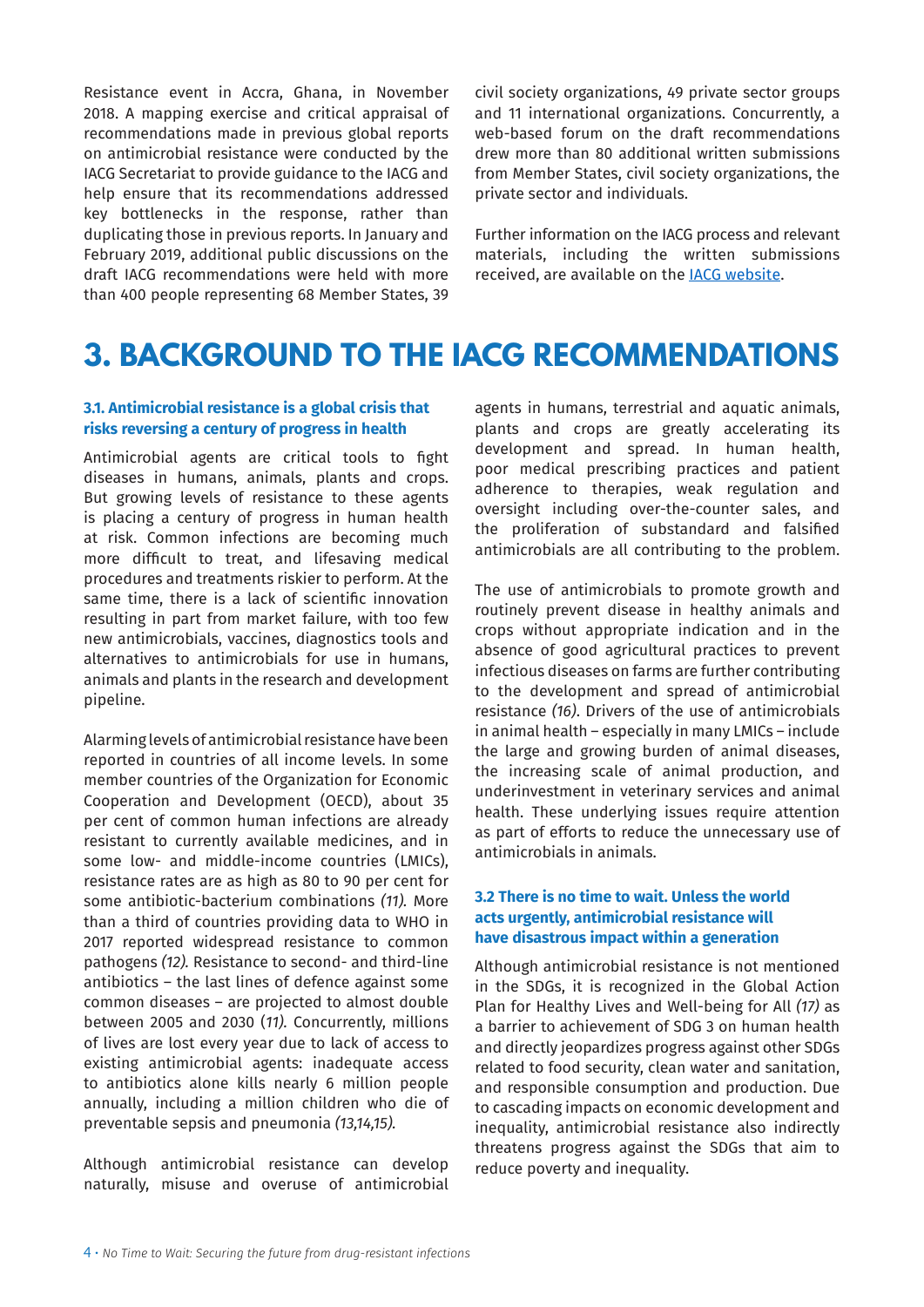<span id="page-6-0"></span>The true magnitude of antimicrobial resistance in humans is not fully known, but estimates suggest that resistant infections already cause at least 700,000 deaths every year, including 230,000 deaths from multidrug-resistant tuberculosis *[\(18,19\)](#page-26-0)*. A worst-case scenario developed by the World Bank has suggested that this figure could rise to 10 million deaths every year by 2050, if no action is taken *[\(20\)](#page-26-0)*. In countries where resistance can be measured accurately, the OECD predicts that around 2.4 million people could die in Europe, North America and Australia between 2015 and 2050 without a sustained effort to contain antimicrobial resistance *(11).*

The economic impact of uncontrolled antimicrobial resistance would also be catastrophic. As drugresistant pathogens spread, health care expenditures would increase dramatically, and sustainable food and feed production – including global trade in food, feed and livestock – will increasingly be at risk. As a result, the World Bank estimates that by 2030 up to 24 million people could be forced into extreme poverty, mainly in low-income countries, and annual economic damage as a result of antimicrobial resistance could be comparable to the shocks

experienced during the 2008-2009 global financial crisis – but with no end in sight *(20).*

Although evidence remains limited, concerns are also growing about the impact of antimicrobial resistance on the environment and natural ecosystems due to overuse and discharge of antimicrobials and resistant micro-organisms in manure and waste from health care facilities and pharmaceutical manufacturing, commercial livestock and plant production, and fish and seafood farming, a problem that may be fuelled by changes in the world's climate *[\(21,22\)](#page-26-0)*.

### **3.3. A sustained One Health response to antimicrobial resistance is essential to engage and unite all stakeholders around a shared vision and goals**

Because the drivers and impact of antimicrobial resistance lie in humans, terrestrial and aquatic animals, plants, food, feed and the environment, and are interconnected, a One Health approach is essential to addressing it on multiple fronts (Fig.1).

### **Fig 1. A One Health response to address the drivers and impact of antimicrobial resistance**

*"One Health" refers to designing and implementing programmes, policies, legislation and research in a way that enables multiple sectors and stakeholders engaged in human, terrestrial and aquatic animal and plant health, food and feed production and the environment to communicate and work together to achieve better public health outcomes.*

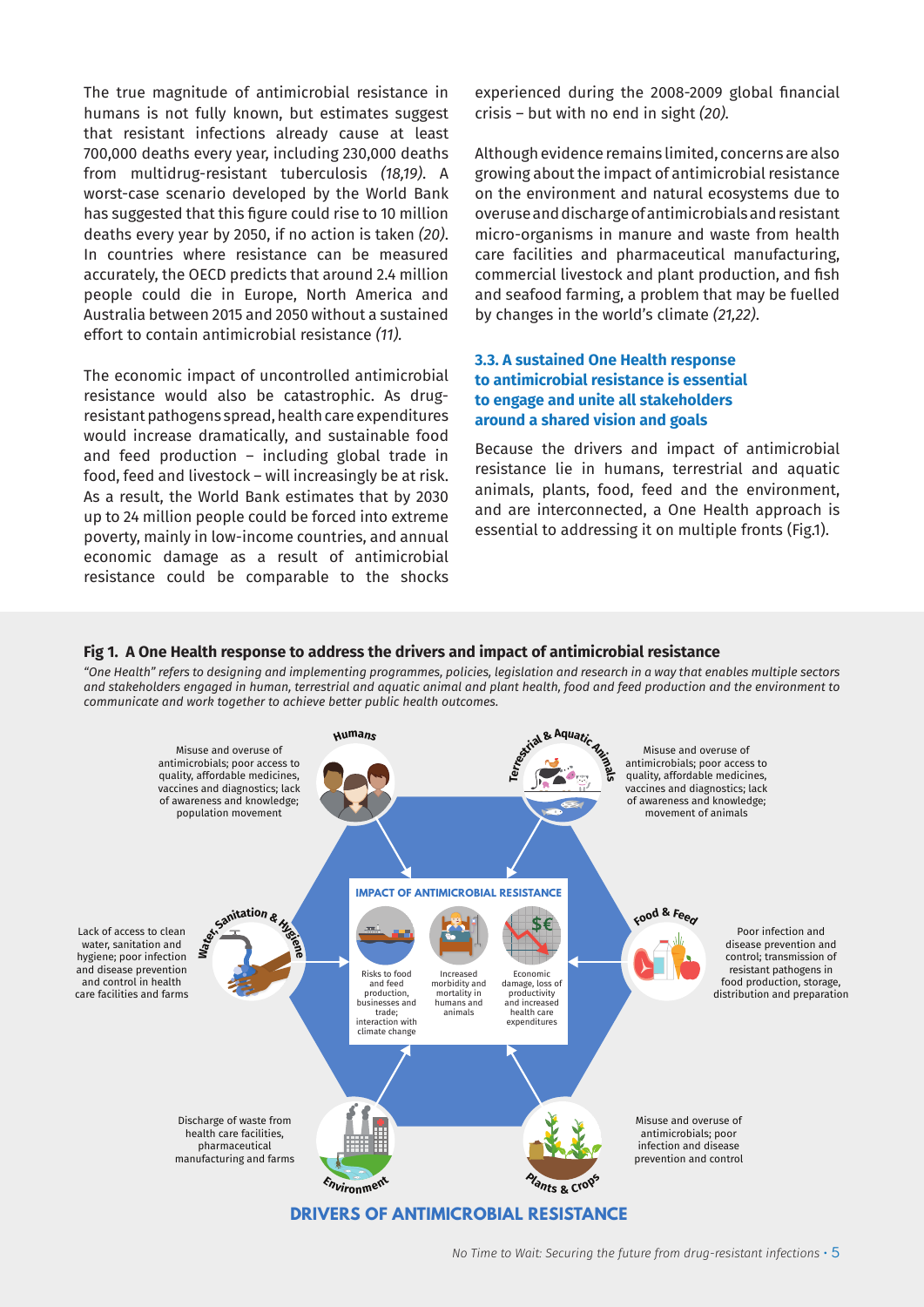### <span id="page-7-0"></span>3.3.1. Accelerated implementation of One Health national action plans must be at the heart of the global response to antimicrobial resistance

Since the launch of the Global Action Plan on Antimicrobial Resistance in 2015, at least 100 countries have developed National Antimicrobial Resistance Action Plans, and there is a wealth of normative guidance from the Tripartite agencies (FAO, OIE and WHO) and the Codex Alimentarius to support their implementation (*[23\)](#page-26-0)*. But efforts to implement national action plans are currently too slow and must be accelerated.

Although antimicrobial resistance affects all countries at all levels of development, not all countries are equally equipped to respond effectively, and national plans need to be tailored to local needs, context and capacities. Many LMICs facing a higher burden of disease and risk of antimicrobial resistance still need to improve basic water, sanitation and hygiene in health care facilities, farms, schools, households and community settings; strengthen infection prevention and control in health facilities, farms and food and feed production; and improve waste management and environmental protection. At the same time, they face significant barriers to implementation of National Antimicrobial Resistance Action Plans, including inadequate political awareness and commitment, and lack of informed people to champion a One Health approach. Many countries also lack a compelling narrative to engage policy-makers and the general public in a way that links antimicrobial resistance to core national health and economic interests. At the same time, mechanisms and capacity for One Health collaboration across Ministries and sectors are frequently inadequate or under-resourced.

Many national action plans focus mainly on the health of humans and livestock, paying insufficient attention to plants, food and feed production, waste management and the environment. Plans are often not costed or prioritized, largely because few countries have developed robust, national antimicrobial resistance investment cases that identify priorities, estimate returns on investment and costs of inaction and assess risks to the attainment of the SDGs.

Many countries require support to implement national action plans in key areas such as building and analysing the evidence base; setting targets; developing regulatory frameworks and professional capacities to support responsible use of antimicrobials; mainstreaming antimicrobial resistance into existing programming across the SDGs; and mobilizing additional human and financial resources. Depending on country context, additional investments and capacity building are needed to develop and implement critical components such as antimicrobial stewardship programs; professional education, training, certification and development; behaviour change, awareness and communications activities; and strengthening supply chain management and legal and regulatory frameworks across the One Health spectrum.

Strengthening monitoring and surveillance is particularly important to track the use of antimicrobials and the spread of resistance in humans, animals, plants and food; build the evidence base for action; support multisectoral collaboration; and monitor progress. Implementing surveillance systems requires significant, long-term investments in personnel, training, laboratory, data collection and other infrastructure. All countries, as well as their donors and development partners, have a vital interest in building these critical capacities at the country level, ensuring that data is used to guide responses, and supporting global-level surveillance through initiatives such as WHO GLASS and AGISAR and surveillance work undertaken by OIE and FAO.

### 3.3.2. More innovation is needed to tackle antimicrobial resistance across the One Health spectrum

The research and development pipeline for health technologies to address priority pathogens has long been inadequate *[\(24,25,26\)](#page-26-0)*. A sustained effort is needed to spur increased innovation in medicines, diagnostics, vaccines and safe and effective alternatives to antimicrobials across human, terrestrial and aquatic animal and plant health, as well as waste and environmental management.

Previous reports have emphasized that the lack of incentives for manufacturers of pharmaceuticals and active pharmaceutical ingredients to invest in research and development is the major impediment to innovation to tackle antimicrobial resistance *[\(18,27\)](#page-26-0)*. They have also proposed a range of incentives – including push, pull and delinkage mechanisms – to address different research and development bottlenecks, optimize existing funding for research and development and attract new investments. The G20 has twice committed to further examine practical market incentive options for antimicrobial resistance-related research and development *[\(28,29\)](#page-26-0)*.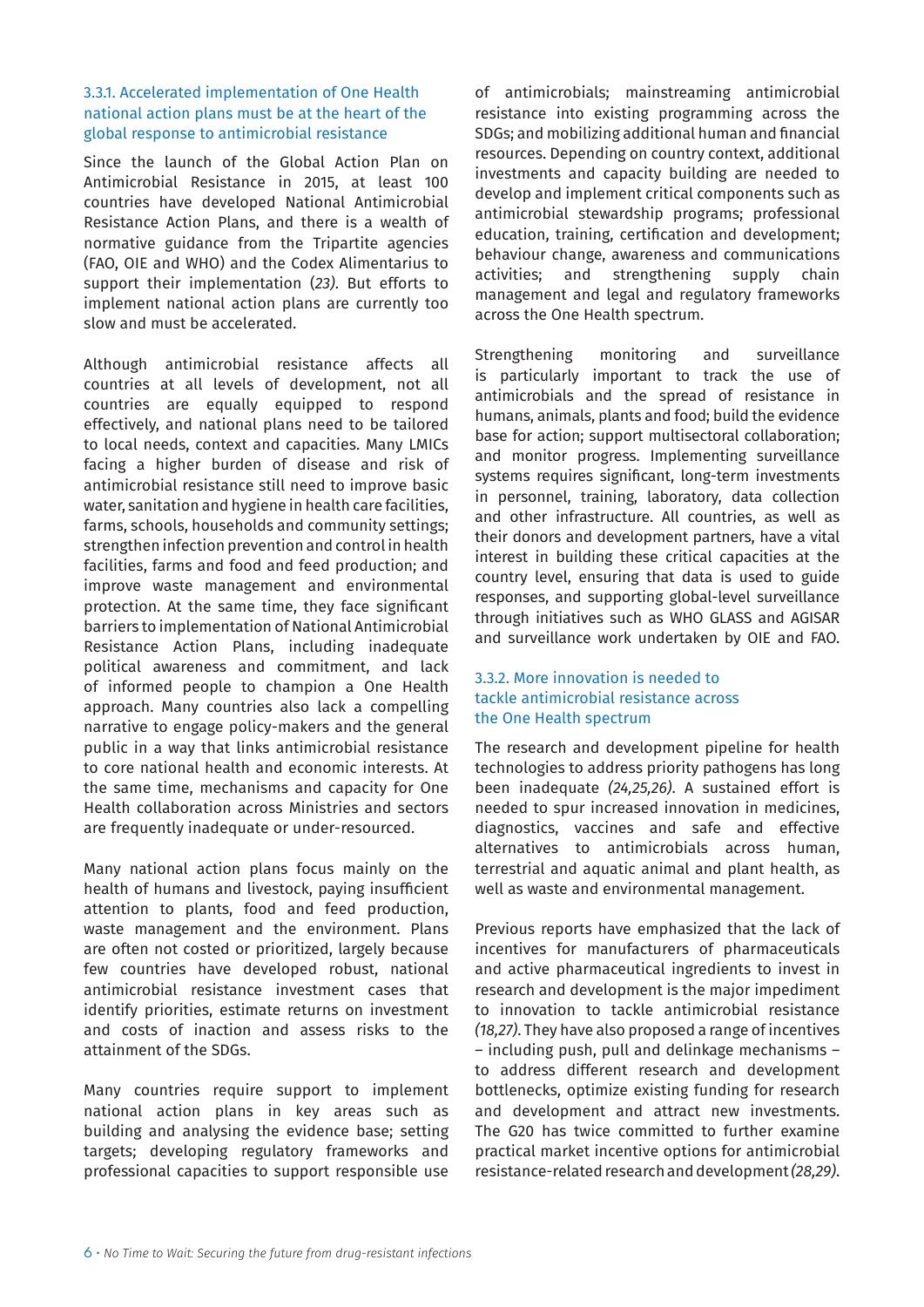<span id="page-8-0"></span>But more attention and effort are needed to determine which of these mechanisms will be the most effective in stimulating the pipeline for priority pathogens, while also guaranteeing access to and stewardship of new and existing antimicrobial products.

Several international initiatives launched in the last few years have helped to catalyse the pipeline of new antibiotics and accelerate products from early stages to proof of concept, as well as to direct donor funding towards priority areas. However, additional resources and incentives are needed to expand the scope and scale of these efforts and to move products more rapidly into clinical trials and through to regulatory approval. There are currently few research and development initiatives dedicated to addressing antimicrobial resistance in terrestrial and aquatic animals, or in plants, food, feed and the environment.

The benefits of scientific innovation in the response to antimicrobial resistance will be lost if new health products are not made available to everyone who needs them, and they are not used in a responsible and sustainable manner. Access to current antimicrobials and diagnostics is already inadequate in many LMICs. Use of available diagnostics and vaccines is also sub-optimal due to factors such as cost, lack of trained health care workers and veterinarians, delays in providing test results, cold chain requirements and complexity of dosing. In the animal and plant sectors, the potentially higher costs of new products may lead farmers to prefer older, less effective antimicrobials or products of unknown quality. In addition, fragile production and supply chains for existing antimicrobials due to the small number of producers, leading to frequent shortages of these products around the world and further contributing to growing rates of disease and outbreaks and an increased risk of antimicrobial resistance in both humans and animals (*[30\)](#page-26-0)*.

### 3.3.3. The world must act and invest now to address antimicrobial resistance, or pay far more in the future

The World Bank estimates that the current cost of antimicrobial resistance containment measures is around USD 9 billion annually, but making investments now could be cost-saving, depending on country context and the proportion of costs averted *(20)*. In human health, the OECD estimates that in high-income and many middle-income countries, the costs of implementing measures to

reduce resistance are so low – USD 2 per person per year for an effective package of measures – and the benefits so great that investments are likely to pay for themselves *(11)*. In many lower-income countries, additional but still relatively modest investments are urgently needed. If investments and action are delayed, the world will have to pay far more in the future to cope with the catastrophic impact of uncontrolled antimicrobial resistance.

The few dedicated funds that currently address antimicrobial resistance – such as the UK's Fleming Fund and Joint Programming Initiative on Antimicrobial Resistance (JPI-AMR), which is supported by 27 Member States and the European Commission, and several research and development initiatives – have helped to catalyze action in priority areas, but they are limited in scope, duration and/or geographic coverage. There is also little appetite on the part of donors to establish new global funding instruments specifically to address antimicrobial resistance. Nevertheless, existing funding mechanisms in human health [including the Coalition for Epidemic Preparedness Innovations (CEPI); Gavi, the Vaccine Alliance; the Global Fund to Fight AIDS, Tuberculosis and Malaria; Medicines Patent Pool; and Unitaid] can be expanded and leveraged, and additional investments are needed to bring the One Health response in countries and at the global level to a scale that is truly commensurate with the threats posed by antimicrobial resistance.

### 3.3.4. The One Health response to antimicrobial resistance requires stronger leadership, advocacy, coordination and accountability at all levels

The current global response to antimicrobial resistance is inadequate.

Although the impact of antimicrobial resistance on human health and in food production has received considerable attention, there is still inadequate political commitment and stakeholder engagement in these areas globally and at country level. Antimicrobial resistance in animals and plants requires increased attention, advocacy, political commitment, and engagement, while efforts to address antimicrobial resistance in the environment lag far behind in attention, advocacy, political commitment, engagement and the evidence base. Stronger leadership, coordination and accountability are needed at all levels to address these challenges.

Enhanced capacity to develop normative guidance and provide technical support is also urgently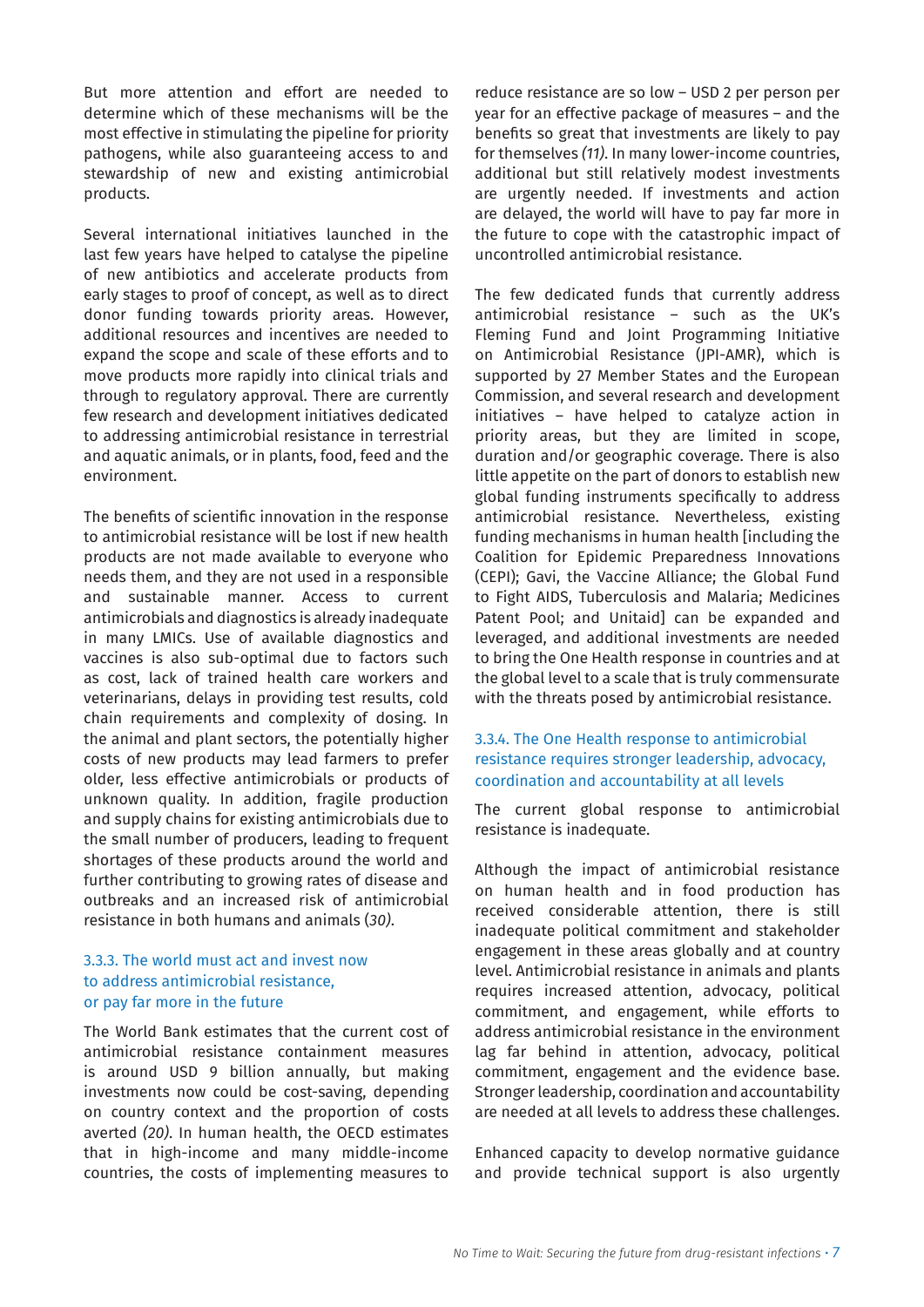needed. The Tripartite collaboration between WHO, FAO and OIE has provided critical leadership on antimicrobial resistance in recent years but remains seriously under-resourced. The engagement of UN Environment in the work of the Tripartite agencies is also important to support its Member States in addressing antimicrobial resistance within environmental policy-making. At the same time, many other initiatives on antimicrobial resistance have emerged outside the Tripartite arrangement. The result is that no single entity is presently tasked to take on the essential functions of global One Health leadership and coordination across sectors, based on a vision and goals that are shared by all stakeholders - including governments, civil society and the private sector  $-$  and an agreed approach to setting targets and ensuring accountability for action. A more systematic and coordinated effort is also needed to synthesize the evidence base and identify knowledge gaps across sectors and disciplines to guide One Health policy and implementation.

**The challenges of antimicrobial resistance are complex and multifaceted, but they are not insurmountable. Implementation of the recommendations in this report will help to save millions of lives, preserve antimicrobials for generations to come and secure the future from drug-resistant diseases.** 

**But there is no time to wait.**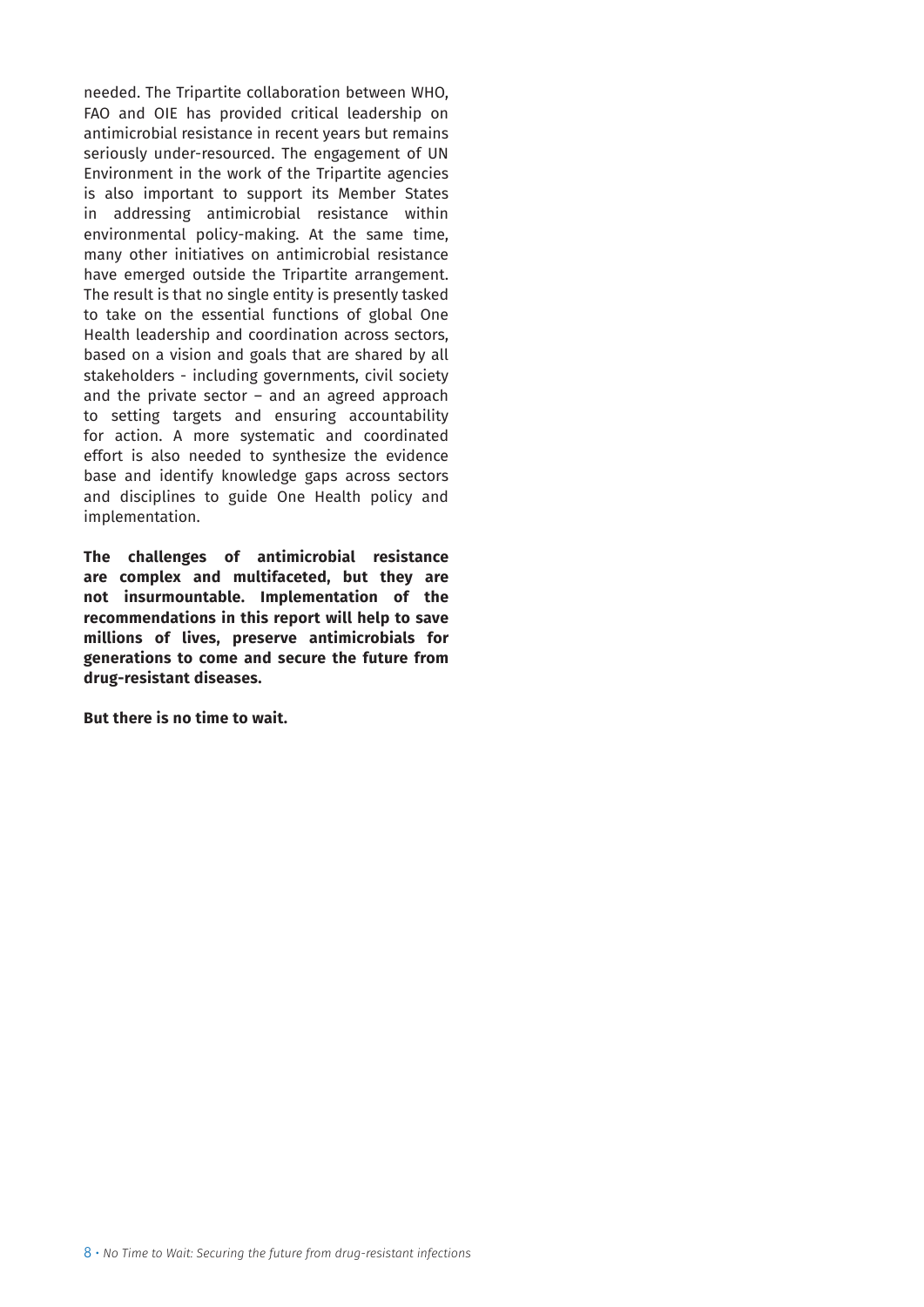# <span id="page-10-0"></span>**4. IACG RECOMMENDATIONS**

### **4.1 Guiding principles for recommendations**

In the course of developing its recommendations, the IACG was guided by the following principles:

- **•** The recommendations should promote and support a One Health approach to antimicrobial resistance cutting across human, terrestrial and aquatic animal and plant health, as well as food and feed production and the environment;
- **•** The recommendations should focus on strengthening existing systems and mainstreaming of efforts to combat antimicrobial resistance so as to leverage gains across the SDGs;
- **•** The recommendations should address major challenges identified in addressing antimicrobial resistance and build upon best practices across health, development, financing, and research and development;
- **•** To the extent possible, the recommendations should not duplicate those made in previous reports, but instead focus on catalyzing the implementation of earlier recommendations by addressing key gaps and bottlenecks in the current response to antimicrobial resistance;
- **•** The recommendations should support mobilization and action by all stakeholders, including governments, international organizations, academia, civil society and the private sector, at global, regional, national and local levels, with a strong emphasis on enabling country-level action and with due consideration to country-specific context, capacity and infrastructure; and
- **•** The recommendations should be practical and feasible to implement, support a targeted response based on country and disease-specific context, and contribute to achieving significant impact against antimicrobial resistance.

### **Fig. 2: One Health, IACG recommendations and the Sustainable Development Goals**



*No Time to Wait: Securing the future from drug-resistant infections* • 9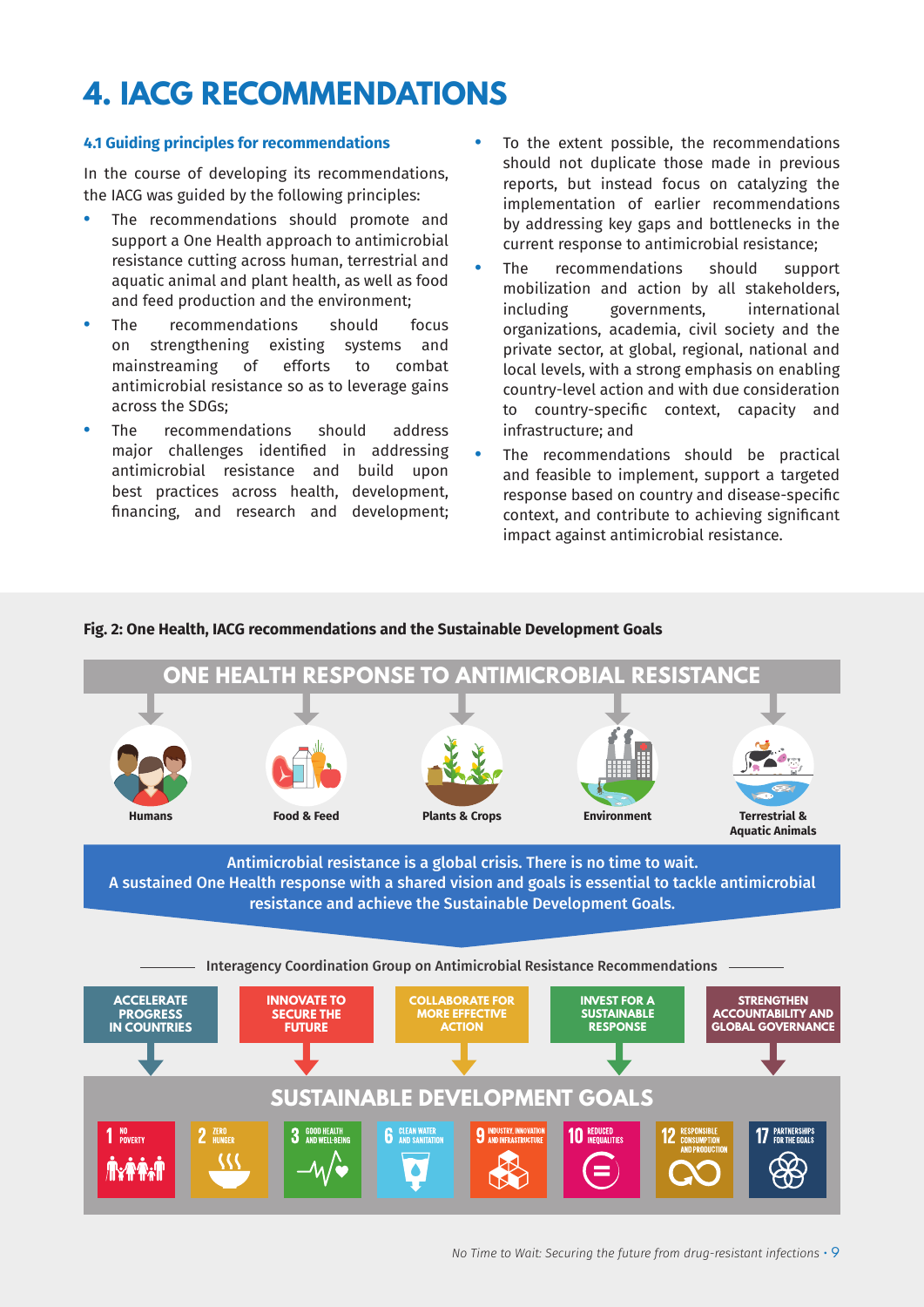## **A. ACCELERATE PROGRESS IN COUNTRIES**

*Aim of the recommendations in this section: These recommendations emphasize the importance of building and sustaining effective and tailored national responses to address antimicrobial resistance through increased political commitment and more coordinated multisectoral efforts across the One Health spectrum, while also leveraging gains across the SDGs. Implementing these recommendations is the primary responsibility of national governments which should have the central role in developing and implementing national policies and programmes to address antimicrobial resistance based on guidance from the Tripartite agencies and other international organizations.*

**Recommendation A1: The IACG calls on all Member States to ensure equitable and affordable access to existing and new, quality-assured antimicrobials as well as alternatives, vaccines and diagnostics and their responsible and prudent use by competent, licensed professionals across human, animal and plant health.** 

This recommendation must be supported by efforts to reduce the need for antimicrobials, enhance their responsible and prudent use and improve access through:

- a. Lowering the prevalence of infection through clean water, sanitation and hygiene in health care facilities, farms, schools and in household and community settings;
- b. Decreasing the likelihood of diseases and their spread through delivery of existing vaccines and diagnostics and through strengthening infection prevention and control measures, beginning with improved hand hygiene and strengthening laboratory and diagnostic services for human, animal and plant health;
- c. Ensuring best practices in terrestrial and aquatic animal and plant health, food and feed production and waste management;
- d. Supporting behaviour change through effective awareness creation, communication and appropriate incentives targeted at the public and professionals in human, terrestrial and aquatic animal and plant health, as well as food and feed production and the environment;
- e. Developing national processes and instruments based on international guidelines and standards to support equitable access to and responsible and prudent use of existing and new quality-assured antimicrobials in humans, animals, plants and food and feed production, as well as access to diagnostics and vaccines, waste and water management in health care, manufacturing and farming-related activities; and
- f. Strengthening and maintaining national regulatory and accountability mechanisms and integrated monitoring and surveillance systems.

### **Considerations for this recommendation:**

**•** The IACG recognizes that effective systems for infection prevention and control, including vaccination, clean water, sanitation and hygiene, as well as awareness creation, good management practices, biosecurity and good animal welfare in farming, avert infections in health care and farm settings. These approaches will ensure patient safety and protect health and farm workers, as well as animals and plants, thereby reducing the future need for antimicrobials, protecting the environment and ensuring sustainable food and feed production. Furthermore, effective standards and practices in environmental protection and the proper management and handling of soil, water, health facility and pharmaceutical waste, as well as manure used as fertilizer, can further reduce the spread of antimicrobial residues along the food and feed production chain and in the environment.

- The IACG recognizes that in settings where trained prescribers are in short supply, nonphysicians (such as nurses, paramedics and community health workers) and veterinary paraprofessionals may also be trained and authorized to prescribe or administer some antimicrobial agents, including under professional supervision.
- **•** The IACG emphasizes that ensuring equitable and affordable access to and stewardship of existing and new quality-assured antimicrobial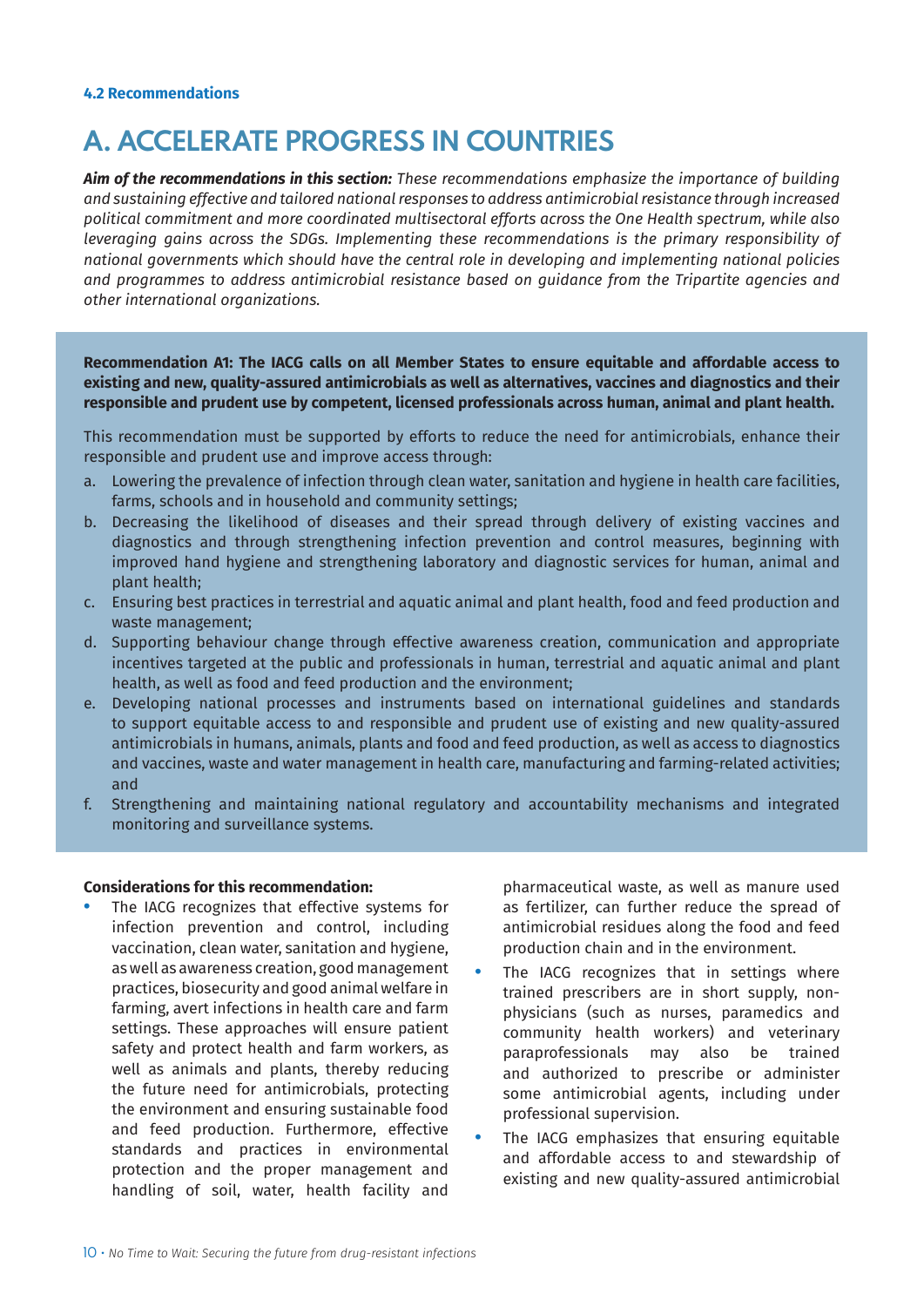medicines, diagnostics and vaccines is a function of effective health systems and is essential for effective national responses to antimicrobial resistance. This can be achieved in several ways, including:

- o *Addressing shortages and stockouts:* Governments should establish national medicine, vaccine and diagnostics shortage notification systems to allow them to take rapid action in relation to shortages and stockouts of these health products. WHO and OIE should provide guidance to countries on developing or improving existing national medicine and vaccine shortage notification systems for human and animal health that are harmonized and employ the same definitions, approaches and methodologies, where appropriate. This should be complemented by efforts to strengthen supply chain and health information management systems with the aim of preventing shortages and stockouts. A strong supply chain requires sustainable supplies of active pharmaceutical ingredients to avoid supply inefficiencies.
- o *Effective national-level antibiotic demand forecasts:* Improved forecasting is needed in both human and animal health to improve access to antibiotics and to strengthen procurement and supply chain management. This will in turn support efforts by WHO and OIE to develop a global demand forecast model for antibiotics that can be shared with manufacturers and procurement agencies on a regular basis and made publicly available. However, the IACG notes the complexity of and challenges associated with developing forecasts for bacterial infections, even in countries with robust public health and pharmaceutical reporting and surveillance systems.
- o *Establishing antimicrobial production facilities:* Some governments or regional entities may consider establishing production facilities or contracting manufacturers to help mitigate shortages and ensure sustainable production and supply of antimicrobials, particularly antibiotics for human and animal health, paying due consideration to manufacturing and environmental standards and quality assurance for health commodities.
- o *Providing affordable access:* Governments should establish policies, measures and

mechanisms that provide existing and new antimicrobial medicines, diagnostics and vaccines at affordable prices, including to people who are unable to pay for them. This will ensure that the benefits of antimicrobials are made available to the population at large, especially those most in need of treatment, regardless of their capacity to pay.

- o *Pooled procurement mechanisms:* Leveraging and learning lessons from existing pooled procurement mechanisms in human health and potentially establishing them for animal health could help to secure both the supply of quality-assured medicines, ensure predictability of demand for manufacturers and promote sustainable procurement practices.
- o *Tackling substandard and falsified medical products* is an important component of ensuring access to quality antimicrobials, including stewardship. Strengthening national regulatory pathways and implementing complementary efforts to improve antimicrobial resistance surveillance and supply chain mechanisms – including the implementation of low-cost technologies and track-and-trace systems – could help to address this problem in low- and middleincome countries. Furthermore, efforts to ensure Universal Health Coverage also promote access to quality-assured and appropriate use of antimicrobials and play a role in reducing the development of antimicrobial resistance.
- **•** The responsible and prudent use of antimicrobials across the human, animal and plant health sectors requires appropriate attention to and investment in professional education, training, certification and development as well as regulation of professionals, including physicians, dentists, pharmacists, veterinarians and other specialists across human, terrestrial and aquatic animal and plant health, food and feed production, and the environment.
- **•** The IACG emphasizes that there is an urgent need to strengthen national surveillance and regulatory frameworks and enforcement capacity in all countries to support effective national responses to antimicrobial resistance, including monitoring antimicrobial resistance; access to, affordability of and the responsible and prudent use of antimicrobials and their importation and sale, particularly over-the-counter and on the internet, and sustainable practices for waste and environmental management.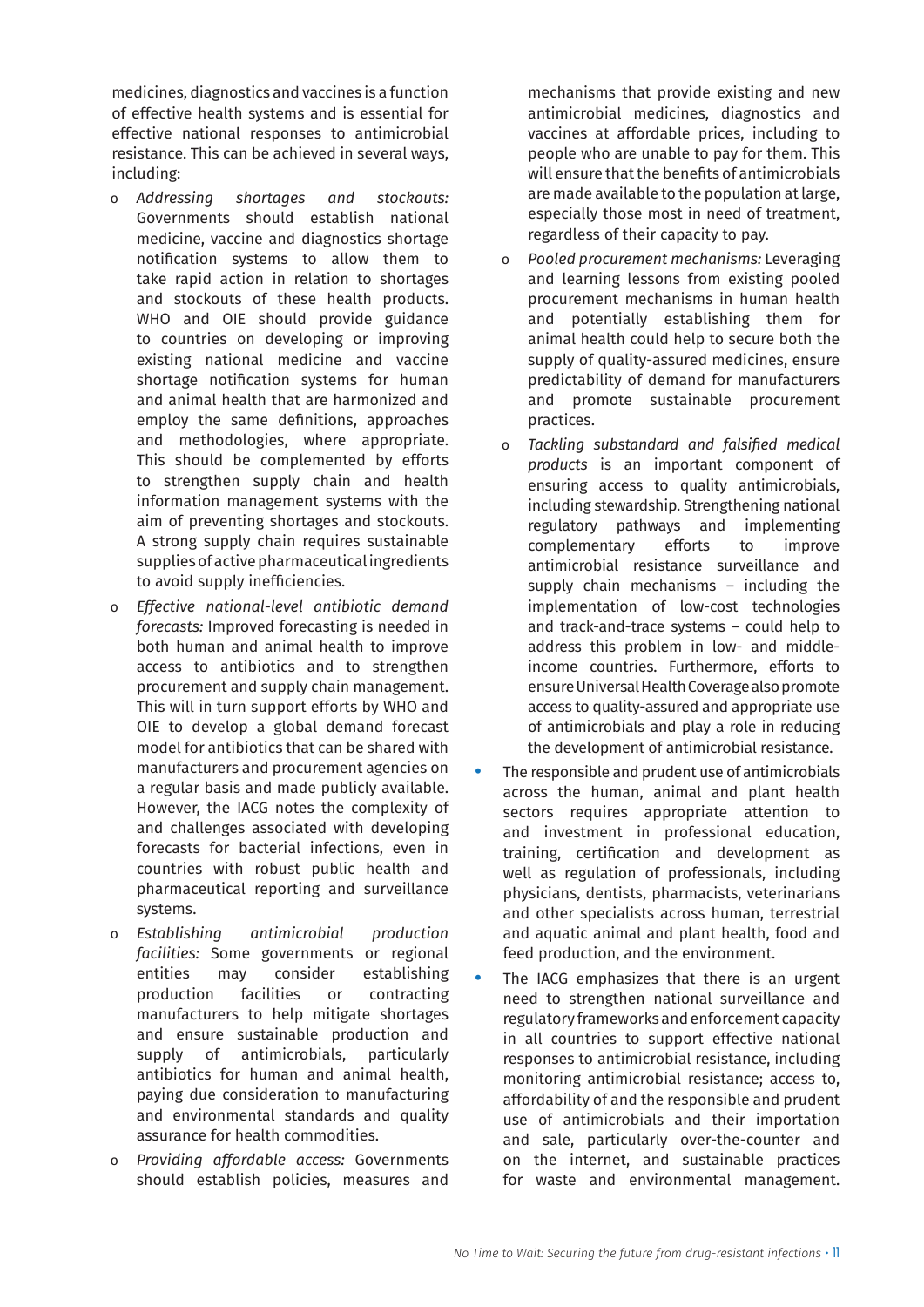Surveillance systems should include a set of specific, defined and standardized indicators to enable monitoring of access, availability and affordability of antimicrobials and related commodities.

**•** The IACG recognizes that efforts to achieve Universal Health Coverage and to expand basic and essential health services are critical to ensuring equitable and affordable access to quality-assured health products and the responsible and prudent use of antimicrobials. Because achieving Universal Health Coverage depends to a significant degree on the continued effectiveness of antimicrobials, these challenges must be addressed simultaneously.

**Recommendation A2: The IACG calls on all Member States to accelerate the development and implementation of One Health National Antimicrobial Resistance Action Plans within the context of the SDGs that, at a minimum, include:**

- a. Prioritized actions and interventions that are specific to the national context, capacity and infrastructure, and that are costed and funded, including with adequate domestic resource allocations;
- b. Strengthening key national systems for vaccination; infection prevention and hygiene in health care and farming settings; integrated laboratory systems for human, animal and plant health; monitoring; integrated surveillance; sustainable procurement of health commodities; and waste management;
- c. Technical co-operation, capacity development, research and advocacy components, including support for champions and civil society at national and local levels to mobilize action on antimicrobial resistance; and
- d. Effective national coordination, accountability and governance mechanisms that ensures collaboration between government ministries, parliamentarians, civil society organizations, the private sector and regional and international partners.

### **Considerations for this recommendation:**

- **•** This recommendation is relevant to all countries. However, the IACG recognizes that approaches to tackling antimicrobial resistance and the development and implementation of National Antimicrobial Resistance Action Plans differ among countries, particularly between highincome and low- and middle-income countries. These differences are based on country-specific context, capacity and infrastructure, and will determine the type and level of actions and interventions required to address antimicrobial resistance at national and local levels.
- **•** Furthermore, such differences between countries should inform and help to define the mainstreaming of responses to antimicrobial resistance within existing sustainable development strategies as well as social and political agendas across human, terrestrial and aquatic animal and plant health, food and feed production and the environment at country level.
- **•** The IACG notes that national actions on antimicrobial resistance are relevant to several SDGs, including those that relate to human health, food security, clean water and sanitation, as well as responsible consumption and production,

illustrating the importance of mainstreaming action on antimicrobial resistance into national efforts to achieve the SDGs.

- **•** The IACG further recognizes that cooperation and solidarity are required among all countries for an effective global response to antimicrobial resistance, including to tackle cross-border issues and ensure that adequate financial and technical resources are available to support implementation of national action plans, including in low- and middle-income countries. Furthermore, such cooperation should consider the high burden of disease and increased risk of antimicrobial resistance in some countries, and efforts should be directed where the needs are greatest and action will have the most impact. Mechanisms to promote the exchange of best practices and experience through north-south and south-south collaboration will be useful to accelerate implementation of National Antimicrobial Resistance Action Plans in lowand middle-income countries.
- **•** The IACG emphasizes that One Health surveillance and monitoring systems need to be established, coordinated and integrated, covering human, terrestrial and aquatic animal and plant health, food and feed production and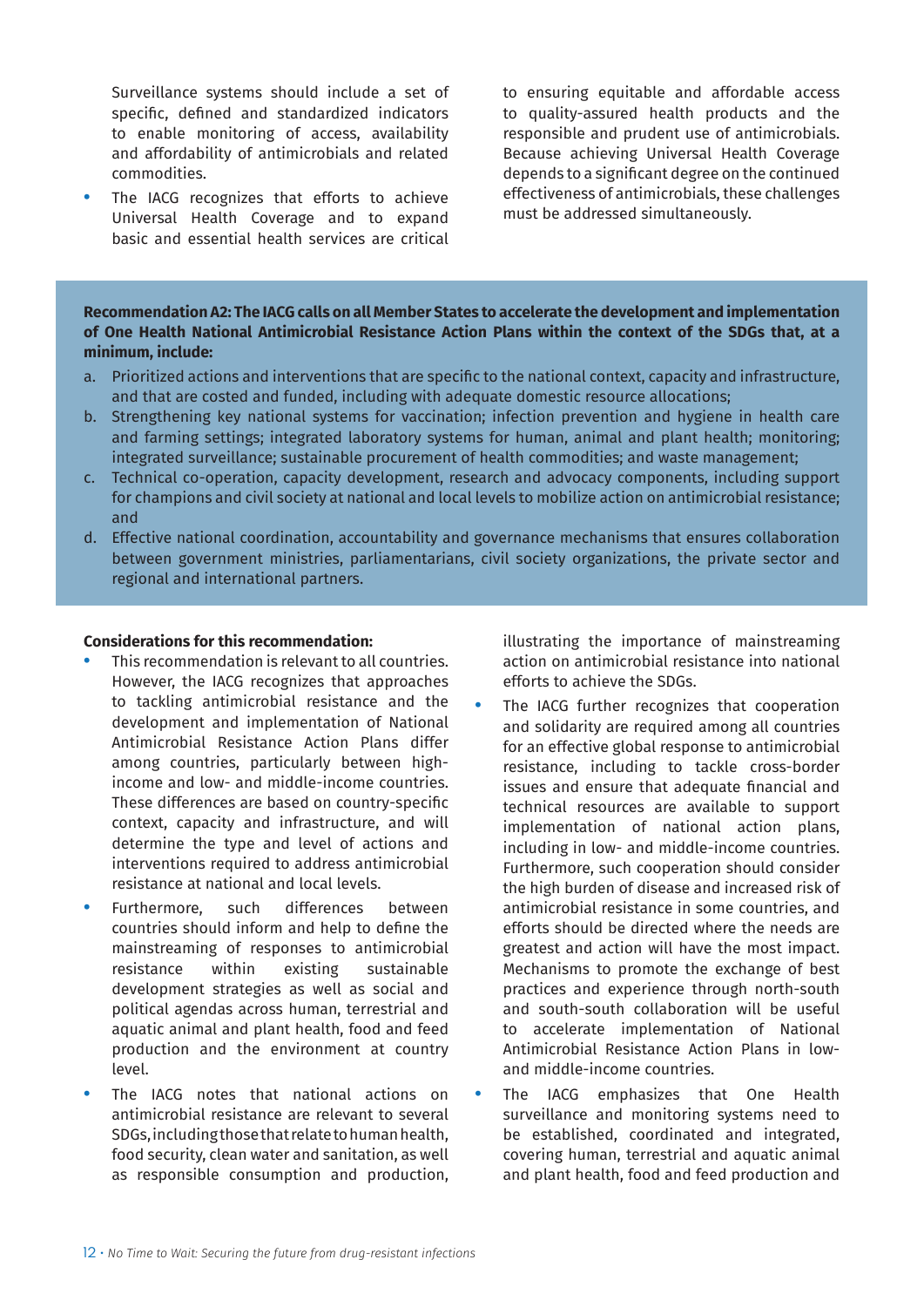the environment. To the extent possible, they should also provide harmonized, verifiable or equivalent data that can be easily aggregated, compared, exchanged and appropriately used for decisions locally, nationally and globally. Building on recent efforts, the Tripartite agencies – working together with Member States and other organizations – need to develop and monitor core indicators that cut across human, animal, plant, food and environmental health.

**•** The IACG underlines the importance of creating and strengthening integrated laboratory platforms and services for antimicrobial resistance in collaboration with other priority human, animal and plant health programmes of a country, aligned with existing national laboratory strategic plans.

**Recommendation A3: The IACG calls on all Member States to phase out the use of antimicrobials for growth promotion, consistent with guidance from the Tripartite agencies (FAO, OIE and WHO) and Codex Alimentarius, starting with an immediate end to the use of antibiotics categorised as the Highest Priority Critically Important Antimicrobial Agents on the WHO List of Critically Important Antimicrobials for Human Medicine (i.e. quinolones, third- and higher- generation cephalosporins, macrolides and ketolides, glycopeptides and polymyxins).**

### **Considerations for this recommendation:**

- **•** The IACG recognizes that the use of antimicrobials in animal production may be as high as or exceed use in the human health sector. The IACG emphasizes that this recommendation should be implemented by Member States as a matter of urgency and that it should be complemented by the adoption of global standards and best practices established by the Tripartite agencies and other international and national authorities.
- **•** The IACG emphasizes that eliminating the use of the Highest Priority Critically Important Antimicrobial Agents for growth promotion is only a first step towards reducing the overuse and misuse of antimicrobials in food and feed production, including in both animals and crops.
- **•** The IACG underlines the importance of collateral measures to address challenges that could arise from the phasing out of antimicrobials in growth promotion, including using alternatives to antimicrobials; infection control and hygiene; education and provision of economic incentives to farmers as they transition from using antimicrobials as growth promoters, as well as promoting research to identify effective interventions. It also recognizes the need for enhanced capacity and technical expertise on animal husbandry to facilitate the phasing out of antimicrobials for growth promotion, particularly in LMICs.
- The IACG notes that while some countries continue to use antimicrobials for animal growth promotion and in crops, others – particularly

low-income countries – experience difficulties in accessing effective antimicrobials to treat diseases in animals. Moreover, both situations – excessive use and poor access – can co-exist in the same country. Although efforts to implement this recommendation should recognize these challenges in different countries, it is important that countries work together in a spirit of solidarity to address them. Countries authorizing antimicrobials for non-veterinary medical use, such as growth promotion, should employ appropriate risk analysis – the process of hazard identification and risk assessment, management and communication – as described in the OIE Terrestrial Animal and Aquatic Animal Health Codes. Such risk analyses should be unbiased assessments that transparently present the evidence base for findings and recommendations and be subject to peer review.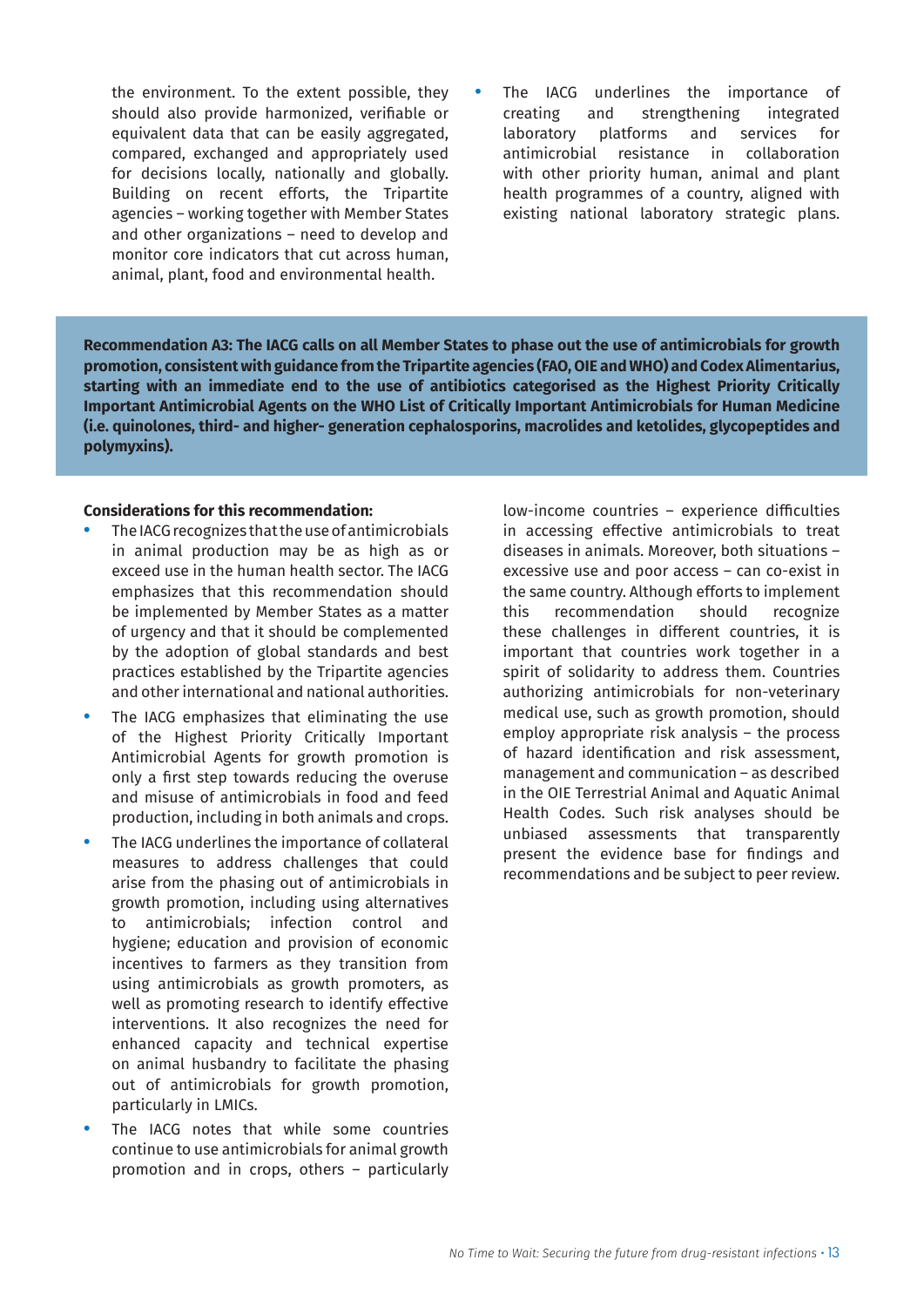# **B. INNOVATE TO SECURE THE FUTURE**

*Aim of the recommendations in this section: These recommendations emphasize that current efforts to support research into and development of new antimicrobials, diagnostics, vaccines, waste management tools, and safe and effective alternatives to antimicrobials across the One Health spectrum remain inadequate and need to be intensified, with sustained investment and increased scientific engagement and collaboration. They also aim to promote equitable and affordable access to and stewardship of new health products, through both existing and future global access initiatives.*

**Recommendation B1: The IACG calls on public, private and philanthropic donors and other funders to increase investment and innovation in quality-assured, new antimicrobials (particularly antibiotics), novel compounds, diagnostics, vaccines, waste management tools, and safe and effective alternatives to antimicrobials for human, terrestrial and aquatic animal and plant health, as well as implementation and operational research through:**

- a. Financial and non-financial incentives strategically targeting the most important research and development needs, scientific challenges, and market barriers based on the principles of affordability, effectiveness, efficiency and equity, as outlined in the *2016 UN Political Declaration on Antimicrobial Resistance*; and
- b. Building upon existing Product Development Partnerships in human health and possibly establishing more of them, particularly for terrestrial and aquatic animal and plant health.

### **Considerations for this recommendation**:

- **•** The IACG recognizes that the absence of quality data and the inability to generate such information in all settings across the One Health spectrum are a major barrier in the global response to antimicrobial resistance, including data to enable a complete understanding of the burden and demonstrate a strong investment case.
- **•** The IACG notes that the limited market potential of antibiotics, diagnostics and vaccines discourages innovation, primarily due to scientific barriers, the high cost of research and development and low success rates for new compounds, as well as limited revenue due to low price and volume of new products. Accordingly, additional, sustained investments and collaborations are needed on the part of governments, the private sector and civil society to accelerate research and development, pull new products through to market and ensure effective stewardship.
- **•** The IACG reiterates that all research and development efforts to address antimicrobial resistance should be needs-driven, evidencebased and guided by the principles of affordability, effectiveness, efficiency and equity, as well as delinking the cost of investments in research and development on antimicrobial resistance from the price and volume of sales.
- **•** The IACG recognizes the need to develop and provide appropriate financial and non-financial market incentives for research and development to address antimicrobial resistance and recommends that these incentives should be aligned with defined research and development needs and priorities, including the WHO List of Priority Pathogens and the OIE proposed priorities for vaccine development for chicken, swine, sheep, goat, bovine and fish diseases, and appropriately targeted to address bottlenecks and market barriers across the product life cycle, from fundamental research to registration and equitable and affordable access and stewardship. This could include incentives such as grant funding and tax credits to support early stage research (push mechanisms) and rewards for new research and development products including market entry rewards, milestone prizes, advance market commitments and other market incentives (pull mechanisms).
- **•** The IACG acknowledges the important and encouraging role of existing international mechanisms to support research and development in human health, including CARB-X, Global Antibiotic Research and Development Partnership, Innovative Medicines Initiative, JPI-AMR, TB Alliance, European and Developing Countries Clinical Trials Partnership, CEPI and others. It recommends full and sustained funding for such initiatives and other approaches to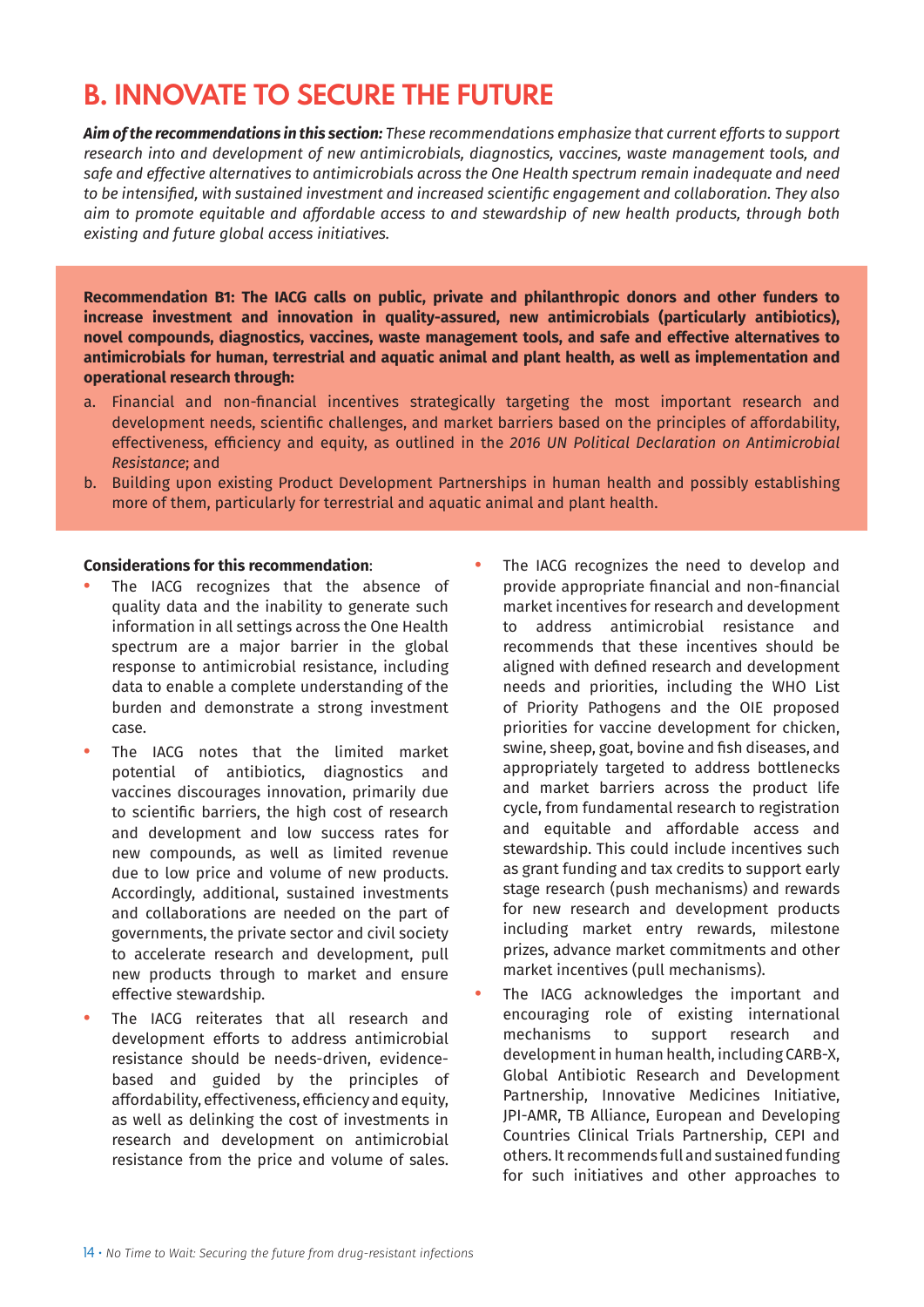improve innovation and affordable access to health products through public, private and philanthropic sources.

- **•** The IACG acknowledges that terrestrial and aquatic animal health research and development are under-financed, limiting the development of tools that reduce the need for antimicrobials in animals. It emphasizes the need for increased funding for animal health research and development from public and private sources, drawing upon lessons from successful Product Development Partnerships in human health, and replicating them in terrestrial and aquatic animal and plant health.
- **•** The IACG underlines that additional funding combined with appropriate financial and nonfinancial incentives is particularly required to bring innovative products from fundamental research to registration and implementation, including to accelerate clinical trials in humans and experimental work in animals and

plants, and to create a sustainable innovation ecosystem that overcomes the challenges faced in research and development by small and medium enterprises.

**•** The IACG recognizes that beyond product development, funding is also required for repurposing existing antimicrobials, and development of suitable drug regimens and child-friendly formulations. Similarly, implementation and operational research require adequate investment, including on burden and mechanisms of transmission of drug resistant infections; implementation of existing tools and effective approaches; innovative practices; behavior change, awareness creation and communication; infection prevention; quality improvement interventions; responsible and prudent use of antimicrobials; smart approaches to livestock management and animal husbandry practices; and effective soil, water and waste management.

**Recommendation B2: The IACG recommends that existing and future global access initiatives should promote and support equitable and affordable access to existing and new, quality-assured antimicrobials, diagnostics, vaccines, waste management tools and safe and effective alternatives to antibiotics for human, terrestrial and aquatic animal and plant health.**

### **Considerations for this recommendation:**

- **•** While the IACG recognises that governments have the central responsibility to ensure equitable and affordable access to existing and new antimicrobials, diagnostics, vaccines, waste management tools and safe and effective alternatives to antibiotics and alternative practices for human, terrestrial and aquatic animal and plant health, it notes that there are few global access initiatives, particularly to address the needs of LMICs. The IACG therefore emphasizes the need to leverage the use of existing global access and scaleup initiatives and platforms in human health wherever possible (e.g. CEPI, Gavi, the Global Fund to Fight AIDS, Tuberculosis and Malaria, Medicines Patent Pool, Unitaid) to ensure access to existing and new, quality-assured antimicrobials, diagnostics and vaccines to address antimicrobial resistance. This could be done by assessing the comparative advantage and strengths of each of these organizations and determining the levels of funding required.
- **•** The IACG recognizes the need to develop new global initiatives to ensure access to and responsible and prudent use of existing and new antimicrobials, diagnostics, vaccines, waste management tools and safe and effective alternatives to antibiotics in terrestrial and aquatic animal and plant health, including for low-income countries.
- **•** The IACG notes that harmonized regulatory guidance for new antimicrobials, vaccines, and alternatives to antimicrobials – possibly including strengthening global and regional mechanisms - will help to prevent existing registration and commercialization challenges resulting from divergent approval requirements and processes.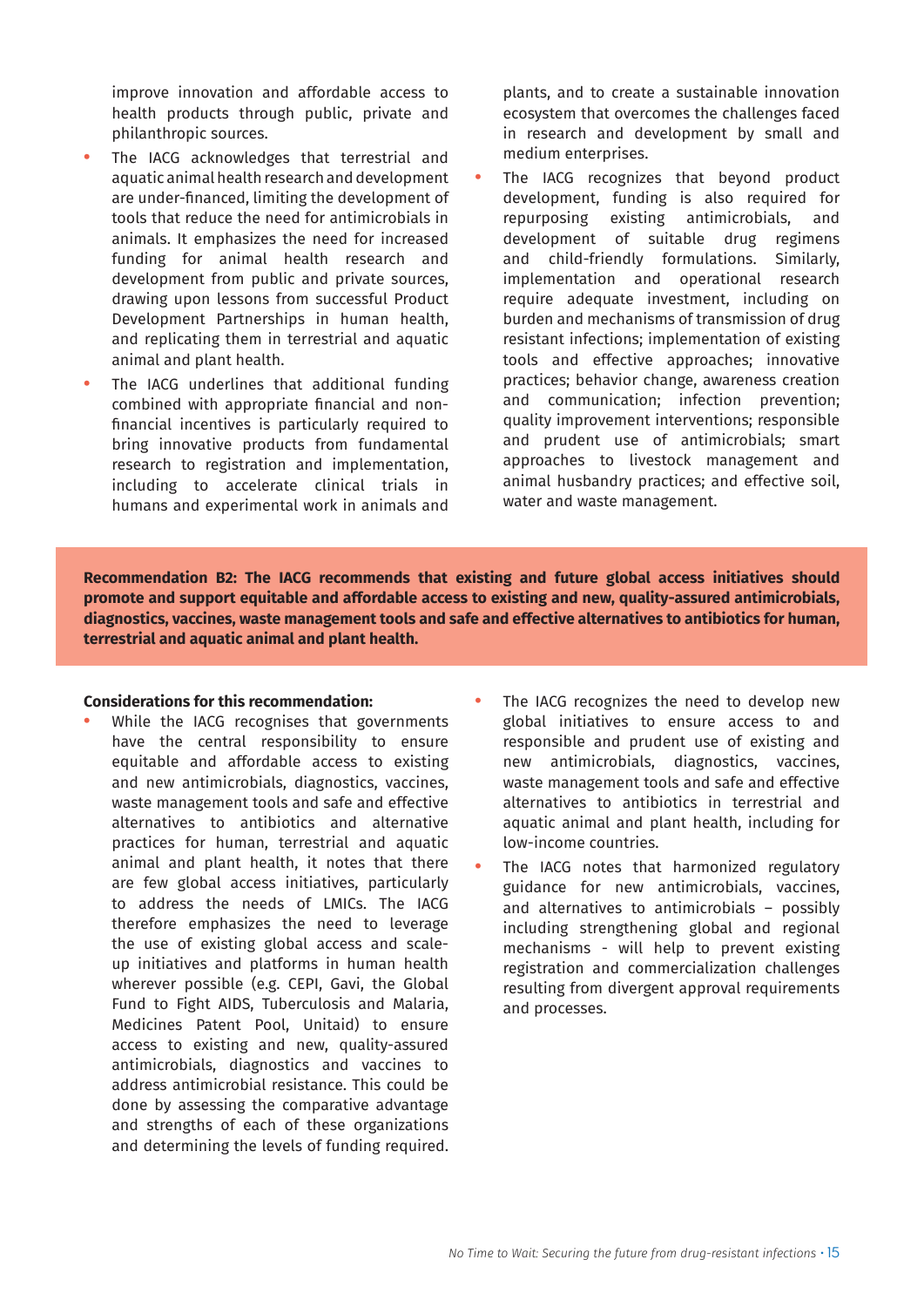**Recommendation B3: The IACG calls on public, private and philanthropic research funders and other stakeholders to build upon current research and development efforts for new antimicrobials, diagnostics, vaccines, waste management tools, and safe and effective alternatives to antimicrobials; and to strengthen implementation and operational research and research coordination and collaboration in a One Health context by:** 

- a. Supporting, facilitating and strengthening coordinated global mapping of research and development activities and funding to address antimicrobial resistance;
- b. Establishing and maintaining platforms for sharing information on research and products in development in both ongoing and completed research and development activities;
- c. Promoting synergies and opportunities for collaboration among funders, researchers and research platforms in human, animal and plant health, and the environment; and
- d. Promoting openness and transparency in data from all research, monitoring and surveillance sources, including overcoming data protection provisions that restrict such data sharing.

### **Considerations for this recommendation:**

- **•** The IACG emphasizes that lack of information, collaboration and transparency across different research and development activities, funding agencies and partners continue to act as significant barriers to advancing research and development related to antimicrobial resistance. It recognizes past and current efforts to promote and enhance research collaboration and interdisciplinary approaches to address antimicrobial resistance and particularly acknowledges ongoing efforts to map research activities, including through JPI-AMR, the Global Antimicrobial Resistance Research & Development Hub and the STAR-IDAZ International Research Consortium on Animal Health, as well as in the private sector.
- **•** The IACG notes that information sharing, collaboration and coordination of research

and development through ongoing and future initiatives across all sectors will help in identifying global research and development priorities; ensure that funding addresses those priorities along the full research and development pipeline; enable gaps to be identified and monitored; maximize the impact of research and development; facilitate the work of small and medium enterprises and contribute to reducing costs and avoiding duplication of effort.

**•** The IACG recommends that, wherever possible, existing research and development platforms for animal and human health, and for the environment, should formalize informationsharing and collaboration arrangements in line with relevant international agreements and ongoing discussions.

## **C. COLLABORATE FOR MORE EFFECTIVE ACTION**

*Aim of the recommendations in this section: Multisectoral efforts involving all stakeholders are essential to tackle the many challenges posed by antimicrobial resistance. These recommendations aim to strengthen the systematic engagement of civil society and the private sector to optimize their contributions to the response to antimicrobial resistance, including working with national governments. All stakeholders should make appropriate declarations of conflicts of interest.*

**Recommendation C1: The IACG calls for the systematic and meaningful engagement of civil society groups and organizations as key stakeholders in the One Health response to antimicrobial resistance at global, regional, national and local levels through:**

- a. Strengthening their roles in accountability, advocacy, planning, monitoring progress and ensuring responsible and prudent use of antimicrobials;
- b. Promoting synergies with consumer and civil society groups active in other sectors, including in climate change and the environment; responses to sexual and reproductive health and rights; HIV, TB and malaria; patient safety; water, sanitation and hygiene; Universal Health Coverage; and other aspects of the SDGs; and
- c. Provision of political, financial and technical support for civil society organizations to enhance their engagement, including for work with governments while keeping their independence.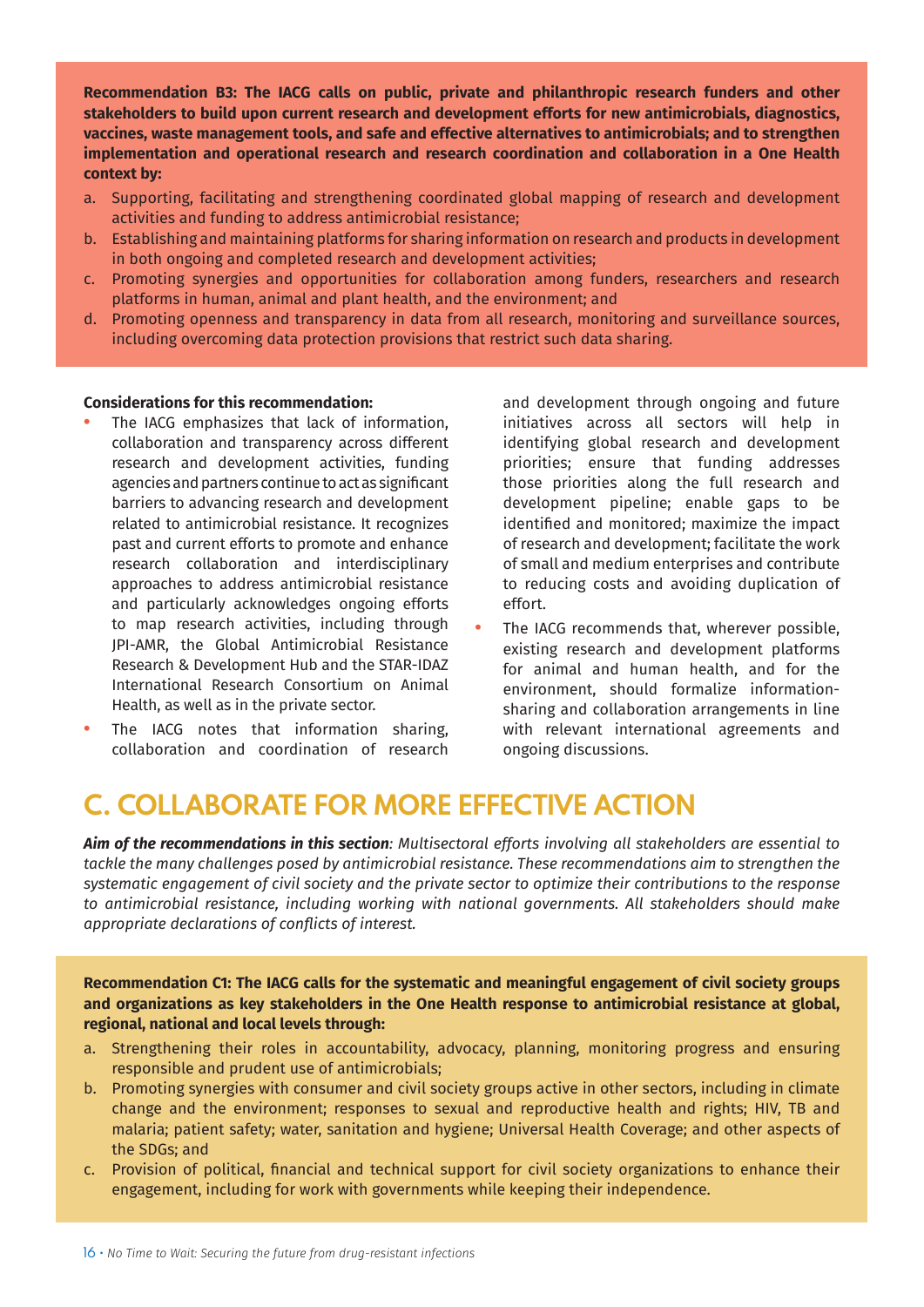### **Considerations for this recommendation:**

- **•** The IACG emphasizes that closer engagement of civil society is essential to advance efforts against antimicrobial resistance at global, regional, national and local levels. This includes professional societies (e.g. medical, veterinary), organizations (e.g. non-governmental and community-based), associations (e.g. consumers, farmers, patients, service providers) trade unions and federations, academia and other non-state actors (e.g. foundations, research networks).
- **•** The IACG notes that civil society groups have a particularly important role to play in the development of National Antimicrobial Resistance Action Plans; ensuring transparency of governance and monitoring; undertaking advocacy, awareness creation and communications; and enabling citizens to become agents of change. Depending on country context, civil society actors can be strong drivers for mobilization and action to address antimicrobial resistance. For example, consumer groups have advocated successfully for responsible and prudent antibiotic use in food production by some companies, mainly in high-income countries. In other countries, farmers' groups have mobilized to respond to the challenges that antimicrobial resistance poses to their livelihoods. The IACG notes that efforts are particularly needed to strengthen the engagement of civil society stakeholders from the environment sector and to encourage and

engage consumer groups in LMICs in efforts to address antimicrobial resistance.

- **•** Experiences from advanced global health initiatives that address HIV, TB and malaria, and from the climate change and environment sectors that have resulted in demonstrable impact, can be drawn upon to advance this recommendation. The IACG particularly emphasizes the need for stakeholders engaged in antimicrobial resistance to work with these groups to identify synergies and opportunities to achieve shared gains by addressing antimicrobial resistance in their advocacy and programming efforts.
	- **•** The IACG highlights the importance of providing political, financial and technical support to civil society organizations to enhance their engagement, including to work effectively with governments and to ensure that their efforts are aligned with and contribute to evidence-based national policies and approaches. Innovative approaches to financing the engagement of community-based organizations include the Collaborative Fund for HIV Treatment Preparedness, Global Fund Advocates Network, the Civil Society Challenge Facility of the Stop TB Partnership, and the Global Environment Facility's Small Grants Programme. These and other initiatives have successfully mobilized community action and ownership in their respective fields and have significant potential to do the same across sectors in the response to antimicrobial resistance.

### **Recommendation C2: The IACG calls for the systematic and meaningful engagement of and enhanced action by the private sector as key stakeholders in the One Health response to antimicrobial resistance at global, regional, national and local levels to support:**

- a. Affordable access, responsible and prudent use and stewardship of antimicrobials;
- b. Ethical production, distribution and marketing practices, including through environmentally sustainable production and waste management and the elimination of inappropriate incentives to sell antimicrobials;
- c. Engagement by the private sector in collaborative efforts to collect, analyze and use data and realign economic incentives to improve production, distribution and marketing practices; and
- d. Contributions to addressing antimicrobial resistance through testing of innovative approaches, corporate social responsibility, and similar initiatives.

### **Considerations for this recommendation:**

**•** The IACG recognizes the diverse range of private sector actors that need to be engaged in the fight against antimicrobial resistance. This includes industries such as generic and non-generic manufacturers producing pharmaceuticals, health technologies and pesticides/biocides for

human, animal and plant health; commercial food and feed producers and retailers; private financial institutions and venture capital including banking, insurance, investors and investment fund managers; and private practitioners in human and animal health.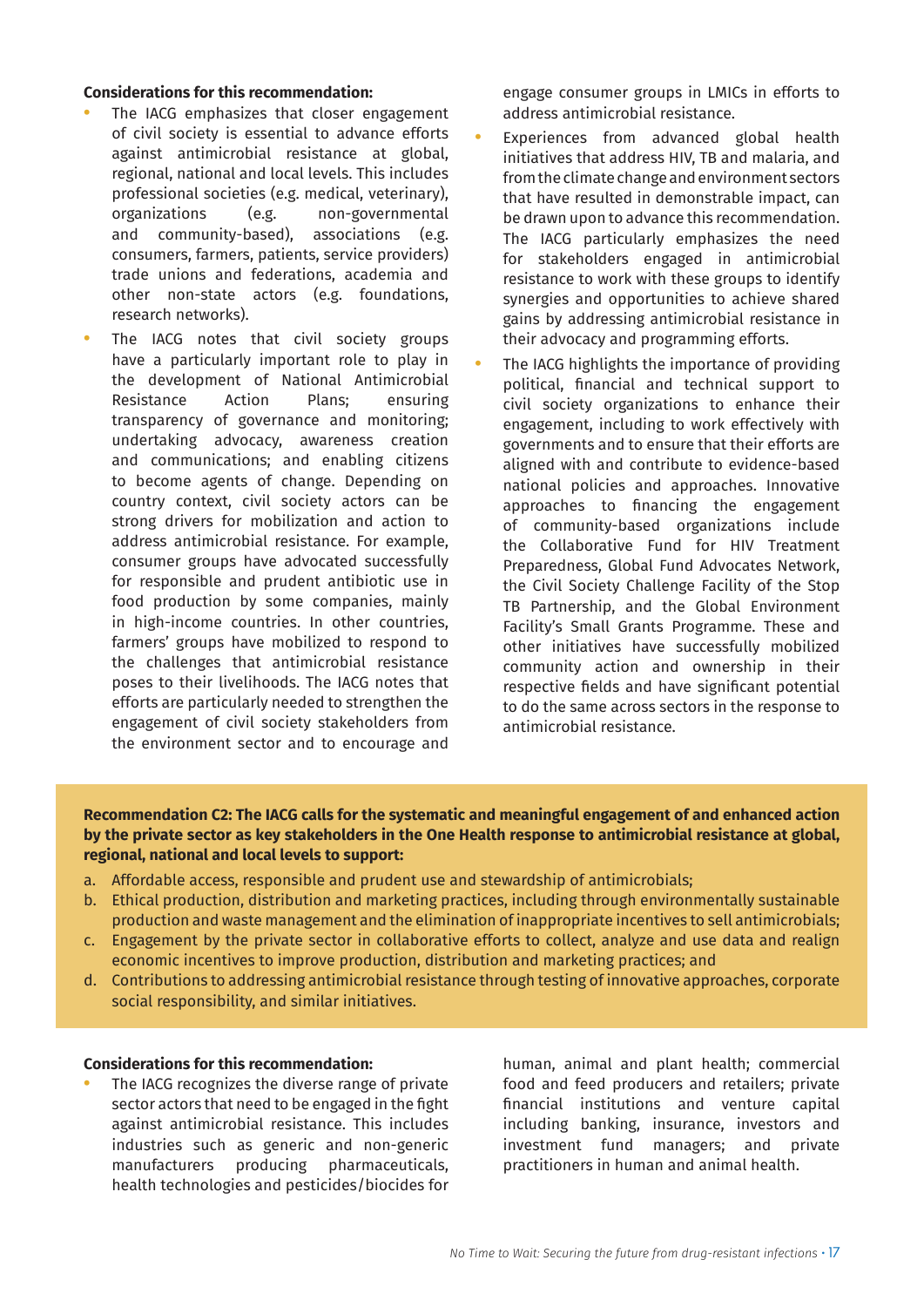- **•** The IACG also recognizes encouraging efforts by the private sector to engage in the response to antimicrobial resistance, including in voluntary, collaborative approaches to responsible and prudent distribution and use of antimicrobials, and through organized industry collaboration related to both human and animal health. However, the IACG emphasizes that the urgency and threat posed by antimicrobial resistance demand significantly more action by and enhanced engagement of the private sector to advance efforts against antimicrobial resistance at global, regional and national levels.
- **•** In addition to the activities described in this recommendation, private sector actors in human, plant, and animal health, as well as in the food and feed production and retail sectors, have important contributions to make in the areas of financing and resource mobilization; information and data sharing; monitoring and surveillance; behaviour change, awareness creation and communication; advocacy and work with government on key policy issues; research and development; and effective environmental management.

## **D. INVEST FOR A SUSTAINABLE RESPONSE**

*Aim of the recommendations in this section: Financing is a critical bottleneck to advancing the global response to antimicrobial resistance. These recommendations emphasize the need for innovative approaches to mainstream antimicrobial resistance-related activities and leverage resources from existing funding streams, as well as to mobilize new and additional funding. The recommendations further underline that domestic financing commitments by national governments are essential to advance priority actions and ensure longterm, sustainable responses to antimicrobial resistance.* 

**Recommendation D1: The IACG calls on governments; global, regional, national, bilateral and multilateral financing and development institutions and banks; and private investors to systematically apply standards to assess risks and impacts related to antimicrobial resistance (an antimicrobial resistance and One Health "lens") when making investments through:**

- a. Official Development Assistance;
- b. South-South cooperation;
- c. The International Development Association (IDA) replenishment process from IDA19 onwards;
- d. Financial support, grants, loans, credits and insurance for terrestrial and aquatic animals and plants; health, water and sanitation; development; food systems; manufacturing of health products; the environment; and other relevant areas.

### **Considerations for this recommendation:**

- **•** The IACG notes that experiences of mainstreaming gender and climate change into grants and loans of bilateral agencies, the World Bank and regional development banks demonstrate the feasibility of introducing a similar approach of applying an antimicrobial resistance and One Health "lens" to existing funding streams and approaches. Applying this "lens" entails the development and application of standards to assess antimicrobial resistance-related risks and impacts and accountability measures to ensure that that these investments do mitigate and do not worsen—the emergence, prevalence and impact of antimicrobial resistance.
- **•** The IACG notes that the direct and indirect costs to the health sector and food production

systems of treating and managing drugresistant infections are already significant and are likely to increase in the absence of concerted action. These costs may be offset by adequate investments to lower the burden of infections through water, sanitation and hygiene; vaccination and infection prevention and control measures; universal health coverage; and by promoting sustainable production and supply. Overall, the IACG emphasizes the need to further leverage existing funding streams and investments, and to mobilize new and additional resources to strengthen existing efforts and ensure a more effective and sustainable global response to antimicrobial resistance. It underlines that such investments not only help to tackle the challenges currently posed by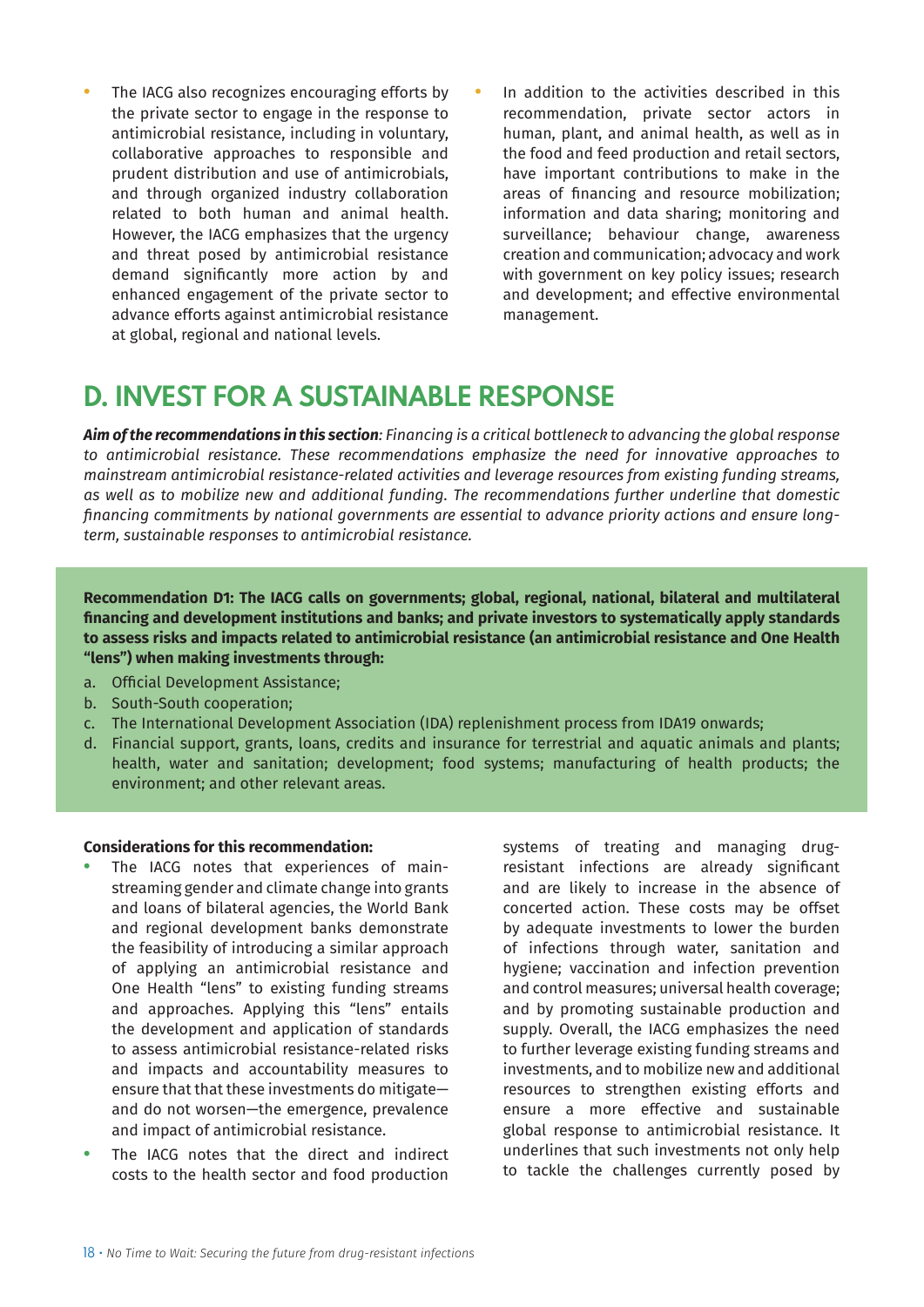antimicrobial resistance but will also avert the need for even greater investments in the future and will help to mitigate the economic impact of antimicrobial resistance.

The IACG notes that that there is an urgent need to elevate the challenges of antimicrobial resistance as crucial elements of the global social, economic development and financing agenda, including the SDGs. The spread of untreatable drug-resistant diseases poses a serious threat to the achievement of the SDGs, including those that relate to human health; food security; clean water and sanitation; and responsible consumption and production. The

IACG recognizes the importance and urgency of developing robust analyses and indicators that capture both the direct and indirect impact of antimicrobial resistance on efforts to achieve the SDGs.

**•** The IACG recognizes the indirect benefits that broader financial investments in areas related to human, terrestrial and aquatic animal and plant health, as well as food and feed production, can have in addressing antimicrobial resistance. Applying an antimicrobial resistance and One Health "lens" to and monitoring such investments will help to inform and leverage further financing for antimicrobial resistance.

### **Recommendation D2:**

- **a. The IACG emphasizes the need for additional and increased investment in the global response to antimicrobial resistance, including from domestic financing in all countries;**
- **b. The IACG urges existing and future financing mechanisms in human, animal and plant health, as well as food and feed production and the environment – including Gavi, the Vaccine Alliance; the World Bank; the Global Fund to Fight AIDS, Tuberculosis and Malaria; Global Financing Facility; Multilateral Climate Funds; and Unitaid, as well as future financing streams for Universal Health Coverage; water, sanitation and hygiene; and other priority development issues, and their donors, to give antimicrobial resistance greater priority in their resource allocations, including by assessing the need to expand their scope and mandate, where appropriate.**
- **c. The IACG further calls on public, private and philanthropic donors in human, animal and plant health, as well as food and feed production and the environment, to contribute additional funding to addressing antimicrobial resistance, including to support implementation of National Antimicrobial Resistance Action Plans.**

### **Considerations for this recommendation:**

- **•** The IACG notes that significant opportunities exist within existing human health financing mechanisms – notably Gavi, the Vaccine Alliance; the Global Fund to Fight AIDS, Tuberculosis and Malaria; and Unitaid – to contribute to the external financial needs of low-income countries in implementing National Antimicrobial Resistance Action Plans.
- **•** The IACG acknowledges both the added value of and the need to further strengthen financing mechanisms dedicated to antimicrobial resistance, such as JPI-AMR, which is supported by 27 Member States and the European Commission, as well as the Fleming Fund of the UK government, to advance the global response, particularly through support for implementation in low-income countries while also ensuring long-term sustainability through domestic financing.
- **•** The IACG highlights the importance of increased engagement by the private sector and other stakeholders to advance innovative financing concepts for antimicrobial resistance, including livestock insurance programs and other incentives to support the transition to sustainable food and feed production practices, as well as accredited medicine dispensing outlets and social impact bonds.
- **•** The IACG emphasizes that efforts to leverage resources within existing funding mechanisms must be supported by effective global, regional and national governance and coordination mechanisms to help direct limited resources to agreed priorities and goals across the One Health spectrum.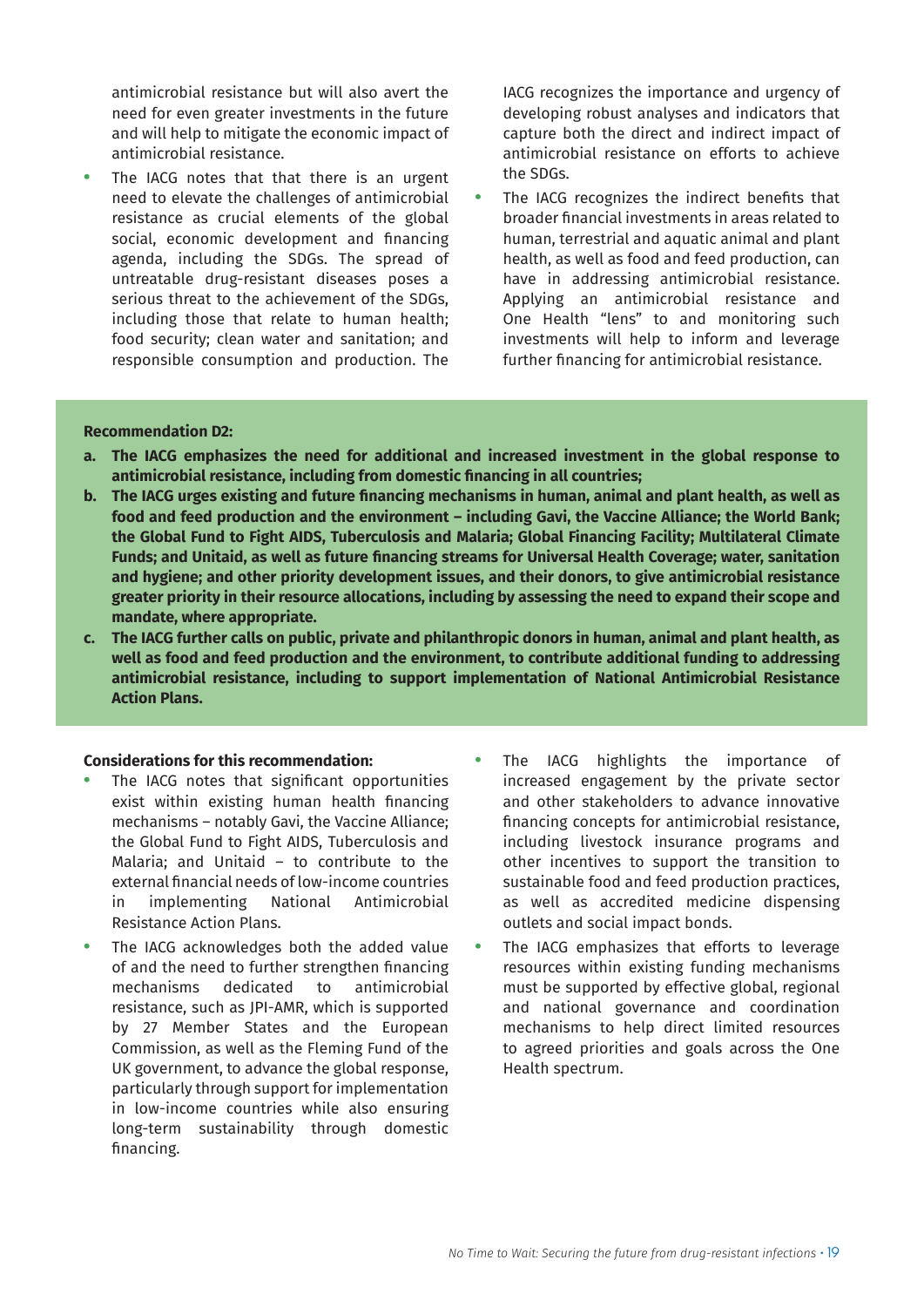## **E. STRENGTHEN ACCOUNTABILITY AND GLOBAL GOVERNANCE**

*Aim of the recommendations in this section: Stronger and sustained global leadership and advocacy and a more powerful global narrative and vision are all needed to advance the global response to antimicrobial resistance. These recommendations promote the creation of a platform that will be instrumental in raising the profile and urgency of addressing antimicrobial resistance, building and maintaining political momentum and public support, enabling more comprehensive monitoring of the science and evidence related to antimicrobial resistance, ensuring accountability among all stakeholders and recognizing the central role of national governments.* 

**Recommendation E1: The IACG requests the Tripartite agencies (FAO, OIE and WHO) together with UN Environment, other UN agencies and the World Bank, in the context of UN reform, to further strengthen joint One Health action, based on target-setting, country priorities and needs, by enhancing their organizational capacity and providing adequate and sustainable core funding for antimicrobial resistance-related activities in order to:** 

- a. Integrate antimicrobial resistance into UN country-level activities, including UN Development Assistance Frameworks and Country Programme Documents;
- b. Provide and update effective normative guidance, standards and tools, where necessary;
- c. Advise on priority evidence-based interventions and actions;
- d. Provide coordinated technical co-operation and capacity building, including One Health regional platforms for technical co-operation;
- e. Guide, support, monitor and evaluate implementation, including on infection prevention and control; antimicrobial stewardship; integrated surveillance; data quality and harmonization; risk assessment; procurement and demand forecasting; and supply management;
- f. Identify priorities for research and development and facilitate implementation research in a One Health context; and
- g. Define the financial needs and gaps for national and global responses to antimicrobial resistance, including the costs of inaction and anticipated returns on investment.

### **Considerations for this recommendation:**

- **•** The IACG acknowledges the critical and core mandate of the Tripartite agencies (FAO, OIE and WHO) and Codex Alimentarius in providing Member States with normative guidance, standards and tools to tackle antimicrobial resistance for human, aquatic and terrestrial animal and plant health, as well as in food and feed production and food safety. The IACG also recognizes the important role of UN Environment in addressing environment-related antimicrobial resistance issues. Other UN and international agencies have key roles to play in accelerating action against antimicrobial resistance, including at country level, for example, through UN Development Assistance Frameworks and ensuring a whole-UN approach to antimicrobial resistance.
- **•** The IACG applauds recent positive developments from the Tripartite agencies (FAO, OIE and WHO), including the signing of a Memorandum of Understanding and a joint workplan that includes UN Environment. However, the IACG

believes that the response of the Tripartite agencies (FAO, OIE and WHO) needs to be stepped up and requires further consolidation and strengthening through enhanced organizational capacity and commitment of additional human and financial resources, including adequate and sustainable core funding for their activities related to antimicrobial resistance.

- **•** The IACG emphasizes that formalizing the antimicrobial resistance-related core and shared roles and responsibilities of the Tripartite agencies (FAO, OIE and WHO) and UN Environment based on their mandate in their respective sectors will facilitate collaborative and coordinated action. For example, the Tripartite agencies (FAO, OIE and WHO) and UN Environment can collectively define key antimicrobial resistance-related activities which they will undertake separately, jointly or in collaboration with other UN and international agencies.
- **•** The IACG recognizes that lessons can be drawn from experience and best practice models and platforms of the Tripartite agencies (FAO, OIE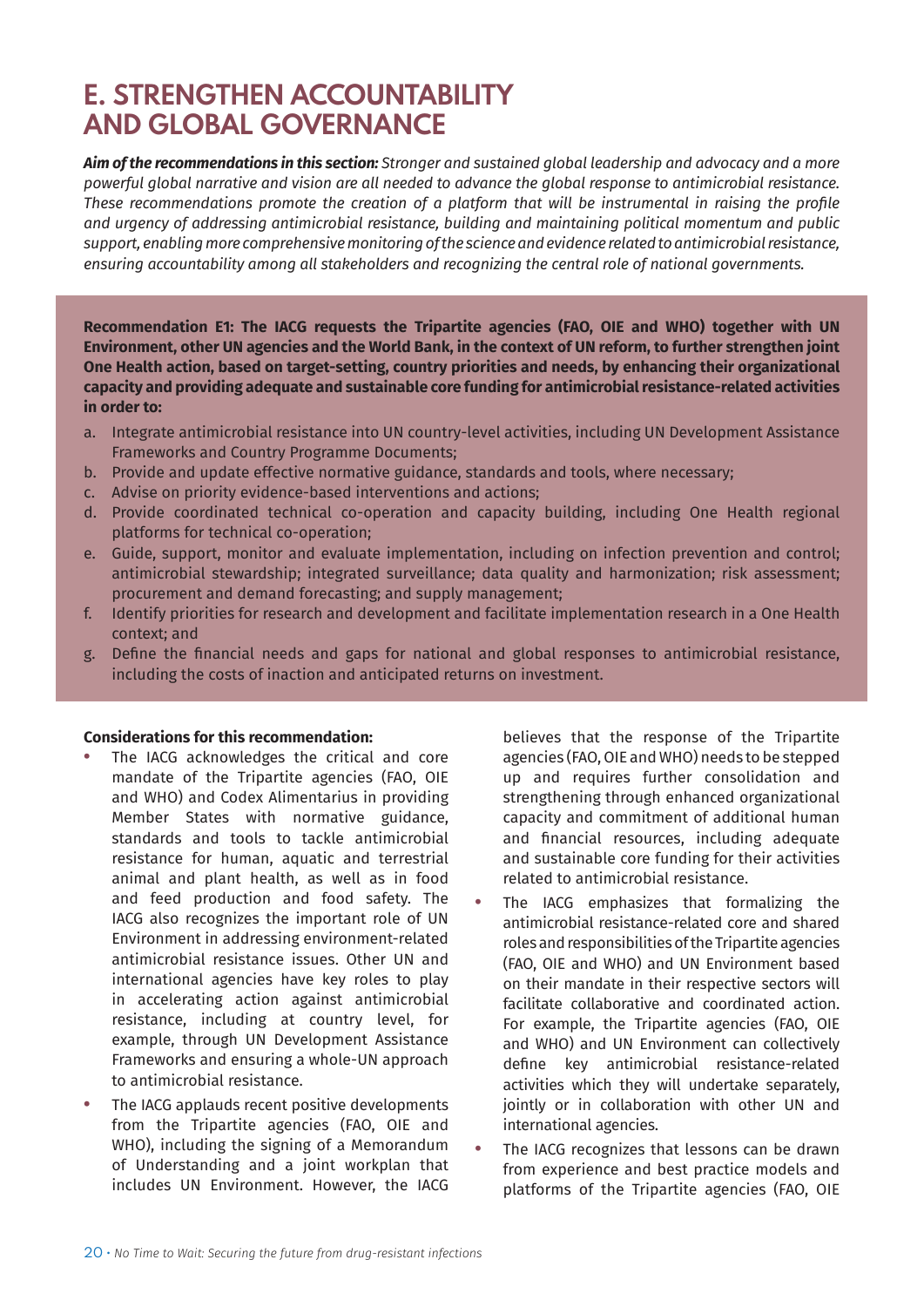and WHO) within the One Health context that were demonstrated in responses to zoonoses and emerging infections. These experiences can be used to guide and further strengthen the Tripartite agencies' response to antimicrobial resistance through building national capacity, creating a platform and repository to share best practices and materials (e.g. in awareness creation, communications, integrated surveillance, antimicrobial stewardship promoting responsible and prudent use) and developing tools to support the implementation of National Antimicrobial Resistance Action Plans.

**•** The IACG recommends that lessons should also be drawn from other areas with advanced global responses, such as TB, HIV, malaria and the Joint External Evaluations of the International Health Regulations. For example, the Tripartite

agencies and UN Environment in collaboration with other stakeholders including civil society and the private sector could conduct Joint Periodic Review missions on antimicrobial resistance every three to five years within a One Health context that are complemented by regular monitoring in priority countries. Such Joint Reviews provide national advocacy opportunities and a useful model for advancing action and impact at country level, including to enhance accountability. Regional models for technical cooperation and coordination can also inform efforts to address antimicrobial resistance. For example, the UNAIDS regional technical support facilities and the TBTEAM mechanism of WHO provide technical support to countries on HIV and TB, respectively.

### **Recommendation E2: The IACG recommends the urgent establishment of a One Health Global Leadership Group on Antimicrobial Resistance, supported by a Joint Secretariat managed by the Tripartite agencies (FAO, OIE and WHO), to:**

- a. Maintain urgency, public support, political momentum and visibility of the antimicrobial resistance challenge on the global agenda;
- b. Advocate for action, including support for the expanding work of the Tripartite agencies (FAO, OIE and WHO), UN Environment and other international and regional entities;
- c. Monitor and report on progress, gaps and accountability in the global response to antimicrobial resistance;
- d. Advocate for multi-stakeholder engagement by facilitating a partnership platform with the participation of Member States, UN agencies, international and intergovernmental organisations and regional entities, civil society, the private sector, researchers and other key stakeholders to develop and work towards a shared global vision, goals and coordinated action on antimicrobial resistance;
- e. Provide advice and guidance on reports of the Independent Panel on Evidence for Action against Antimicrobial Resistance (recommendation E3);
- f. Monitor and advocate for the inclusion of antimicrobial resistance and a One Health "lens" in investments and programmes of major financing instruments for agriculture, health, development, food and feed production and other relevant areas (recommendation D1).

### **Considerations for this recommendation**:

- **•** The SDGs cannot be achieved if antimicrobial resistance is not addressed with greater urgency. The IACG stresses the importance of increasing and maintaining the urgency and visibility of the need to address antimicrobial resistance on the global agenda through political and public support, and target setting. The One Health Global Leadership Group on Antimicrobial Resistance will play a pivotal role in addressing these challenges.
- **•** The IACG recognizes that its work has played an important role in ensuring that antimicrobial resistance is prominent on the global health and development agenda, including in the work

of the Tripartite agencies (FAO, OIE and WHO). However, the IACG mandate is time-limited and the scale of its efforts are insufficient considering the global threat posed by antimicrobial resistance. Therefore, the complex responses that are required need to be addressed over the long-term through the establishment of a One Health Global Leadership Group. Furthermore, the IACG notes that other models in health and development illustrate the practicality and feasibility of establishing a Global Leadership Group on Antimicrobial Resistance. Examples include:

o *The Global Preparedness Monitoring Board for Health Emergencies* is co-convened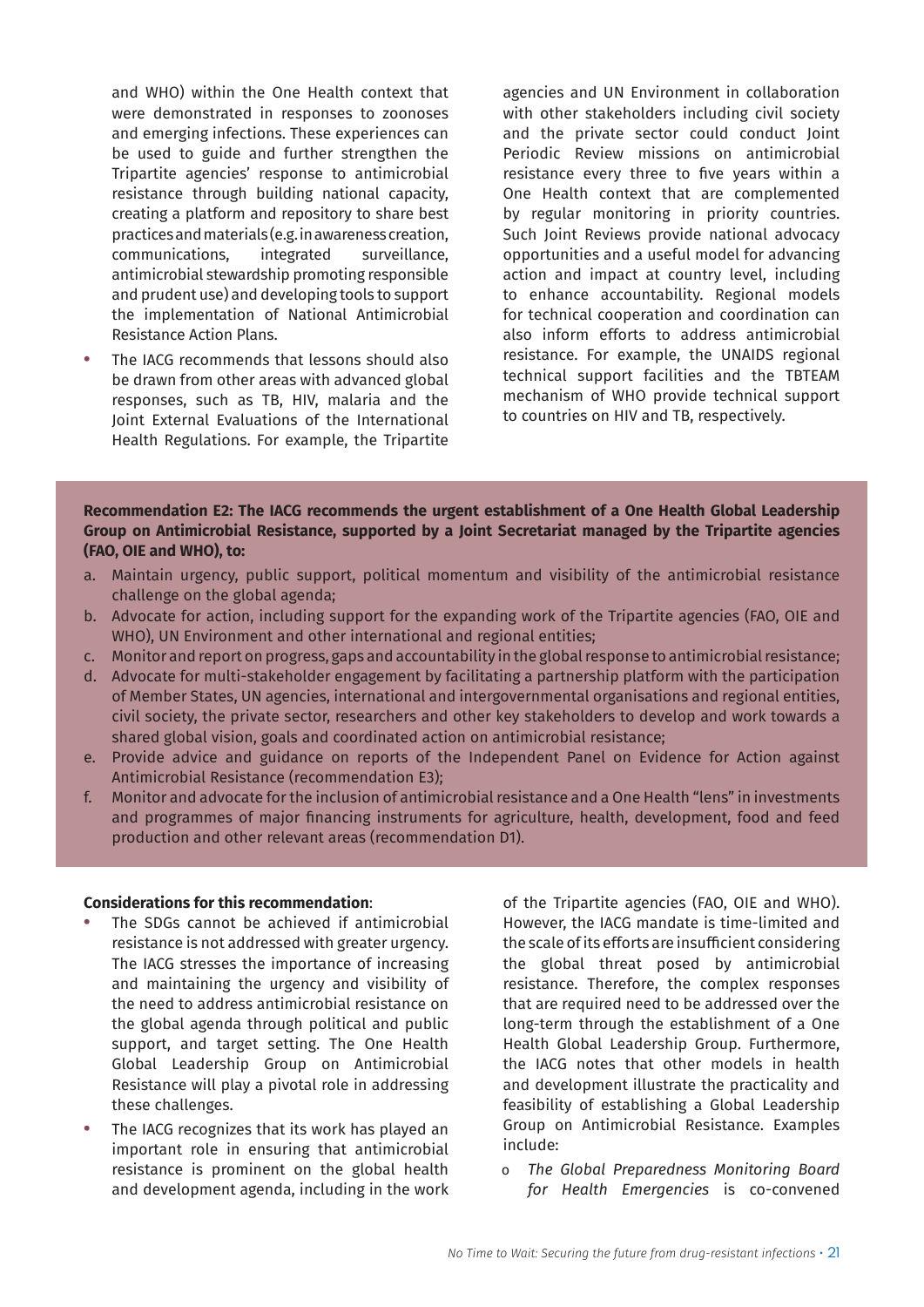by WHO and the World Bank to monitor progress, identify gaps and advocate for sustained, effective action to ensure global preparedness for disease outbreaks and other health emergencies. The Board succeeded the UN Secretary-General's Global Health Crises Task Force, created in 2016 in response to the West Africa Ebola outbreak.

- o *Scaling Up Nutrition (SUN) Movement Lead Group***,** which has overall responsibility for the Movement's progress towards addressing global under-nutrition. The SUN Lead Group succeeded the High-Level Task Force on Food and Nutrition Security, established by the UN Secretary-General in 2008. A high-level Lead Group was established in 2012 with membership nominated by the Secretary-General and is supported by a Coordinator and Secretariat based in Geneva. The SUN Movement Executive Committee acts on behalf of the SUN Movement Lead Group to oversee development and implementation of the Movement's strategy.
- o The *Committee on World Food Security (CFS)* reporting to the UN General Assembly through the Economic and Social Council and the FAO Conference brings together stakeholders working on food security and nutrition globally. Created in 1974 as an intergovernmental UN body, the CFS currently involves 130 Member States and includes both a Civil Society Mechanism and a Private Sector Mechanism. It is supported by a multi-agency Secretariat comprised of FAO, the International Fund for Agricultural Development and the World Food Programme, and includes a High-Level Panel of Experts.
- **•** The IACG proposes that the One Health Global Leadership Group on Antimicrobial Resistance be composed of a small group of current and former Heads of State; Ministers of Agriculture, Environment, Finance, Health, and Water and Sanitation; Heads of the Tripartite agencies; other UN and international agencies; Heads of Regional Banks and other prominent global leaders and

eminent persons representing human, animal and plant health, as well as food and feed production and the environment, including members from the private sector and civil society, and with appropriate gender and geographic representation. Proper declarations of conflict of interest should be made. The One Health Global Leadership Group should be supported by a small Secretariat managed by the Tripartite agencies. This Secretariat can also develop and facilitate a partnership platform for global coordination and action. The One Health Global Leadership Group should oversee the preparation of a plan of action with key performance indicators, particularly to ensure that its activities are supporting countrylevel action.

- The IACG reiterates the urgent need to develop a shared global vision, narrative and targets to tackle antimicrobial resistance and mobilize all relevant stakeholders, including Member States; UN agencies; international and intergovernmental organisations and regional entities; civil society; the private sector; and researchers, and to support country-level action. The IACG recommends the establishment of a constituency-based partnership platform facilitated and managed by the Tripartite agencies with diverse representation (e.g. governments, private sector and civil society representing human, animal, plant and environment health, as well as agriculture and food and feed production) to develop and implement a shared global vision, narrative and targets.
- **•** The IACG notes that such a partnership platform, with support from the Secretariat, would create opportunities to collectively address diverse areas of importance by all stakeholders, serve as a venue for information sharing and collaboration, and promote leadership by key partners around the shared global vision and narrative. This is consistent with existing models such as the End Malaria Partnership and the Partnership for Maternal, Newborn & Child Health. The Secretariat of the Global Leadership Group and partnership platform could also provide support to the Independent Panel on Evidence for Action against Antimicrobial Resistance [Recommendation E3].

**Recommendation E3: The IACG requests the Secretary-General, in close collaboration with the Tripartite agencies (FAO, OIE and WHO), UN Environment and other international organizations, to convene an Independent Panel on Evidence for Action against Antimicrobial Resistance in a One Health context to monitor and provide Member States with regular reports on the science and evidence related to antimicrobial resistance, its impacts and future risks, and to recommend options for adaptation and mitigation.**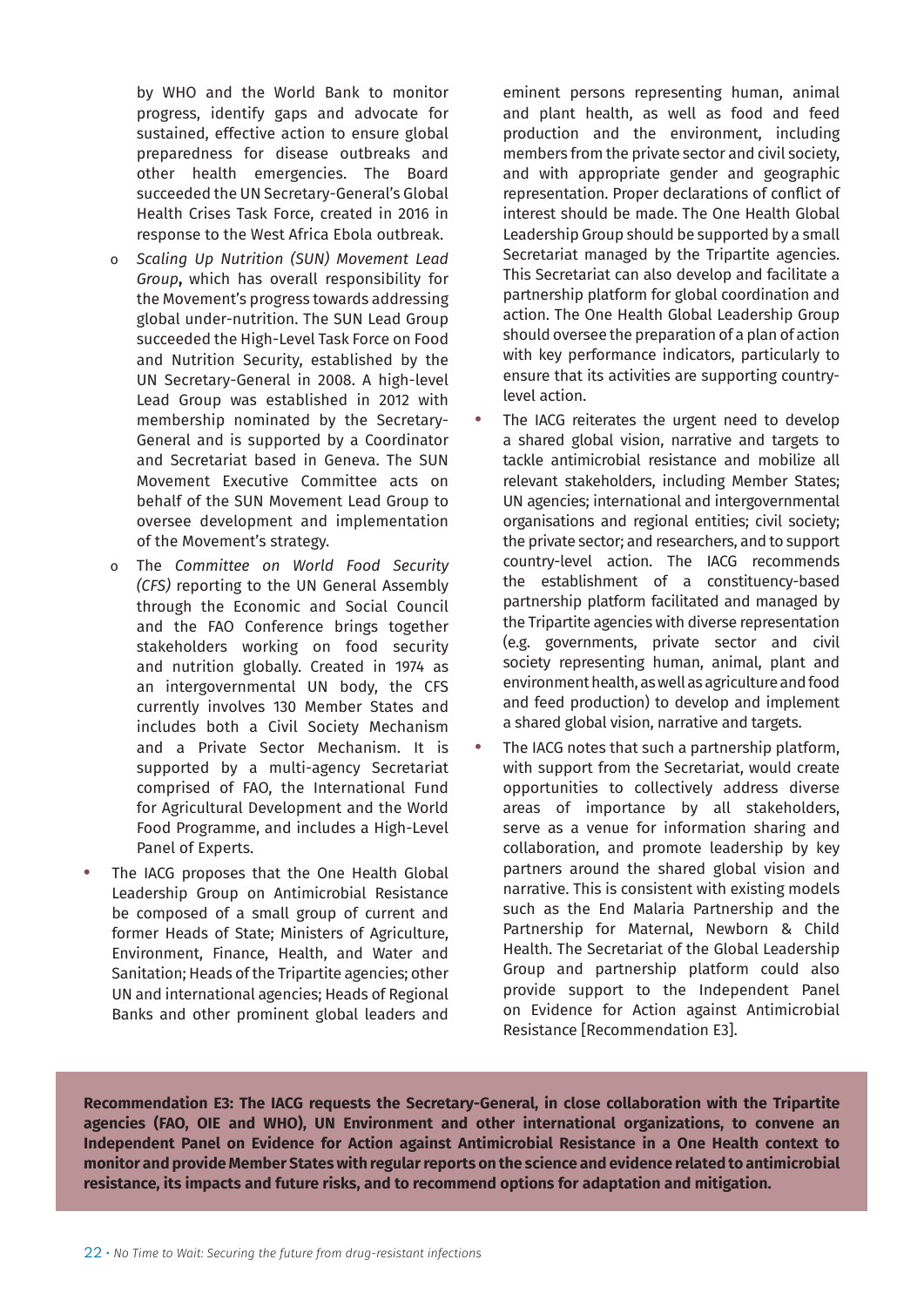### **Considerations for this recommendation:**

- **•** The IACG notes that limited data and the lack of targets, as well as inadequate expertise and in some cases limited consensus on approaches to addressing antimicrobial resistance and its associated threats across the One Health spectrum, present key challenges that hamper global progress. There is an urgent need to shape the global antimicrobial resistance agenda to stimulate the generation of evidence and its translation and dissemination into policy change and effective interventions.
- **•** The IACG recognizes the need for an Independent Panel on Evidence for Action against Antimicrobial Resistance to provide robust and authoritative assessments of the science, data and evidence related to antimicrobial resistance across all sectors, asses its impacts and future risks and recommend options for adaptation and mitigation to governments and all stakeholders in the form of periodic reports.
- **•** The IACG notes that the composition of the Independent Panel should include representation across the One Health spectrum, including experts from human, terrestrial and aquatic animal and plant health, as well as the environment, food and feed production and food safety sectors.
- **•** The IACG notes that the Independent Panel on Evidence for Action against Antimicrobial Resistance should draw on the experiences and lessons of similar, existing entities, including the Intergovernmental Panel on Climate Change, the Joint FAO/WHO Expert Committee on Food Additives, the Joint FAO/WHO Expert Meetings on Microbiological Risk Assessment, and the International Assessment of Agricultural Knowledge, Science and Technology for Development. The costs of convening experts, commissioning expert analysis, and maintaining Secretariat functions are anticipated to be modest.

**Recommendation E4: The IACG recognizes the ongoing process led by Member States to develop the Global Development and Stewardship Framework to Combat Antimicrobial Resistance and urges the Tripartite agencies (FAO, OIE and WHO) and UN Environment to expedite its development in line with the scope described in the 2015 World Health Assembly resolution on antimicrobial resistance (WHA68.7). As Member States finalize this process, they should also consider the need for new international instruments.**

### **Considerations for this recommendation:**

- **•** The IACG acknowledges the current debates and discussions about binding or nonbinding international instruments to combat antimicrobial resistance and recognises the enormous challenge of developing and negotiating such international instruments among Member States. The IACG recommends that priority be given to adopting and implementing global standards and best practices established by the Tripartite agencies (FAO, OIE and WHO) and other international and national authorities, and that the current debates and discussions should not distract from this priority.
- **•** The IACG recognizes that the ongoing process of developing the *Global Development and Stewardship Framework to Combat Antimicrobial Resistance* led by Member States with facilitation by the Tripartite agencies (FAO, OIE and WHO) and UN Environment has not yet been finalized. The Framework was first called for in the 2015 World Health Assembly resolution on antimicrobial resistance and later in the 2016

Political Declaration on antimicrobial resistance. The IACG therefore urges Member States, the Tripartite agencies (FAO, OIE and WHO) and UN Environment to bring the development of the Framework to a conclusion as soon as possible consistent with the scope described in the 2015 World Health Assembly resolution and with all due consideration to and inclusion of relevant recommendations in this report.

**•** The IACG recognizes that ongoing discussions and finalization of the process to develop the *Global Development and Stewardship Framework to Combat Antimicrobial Resistance* can be used as an initial platform by Member States to advance a stepwise approach towards potential new, binding or non-binding international instruments. Such instruments need to include a stronger focus on supporting the distribution, responsible and prudent use of existing and new antimicrobial medicines, diagnostics, vaccines and other interventions, while also preserving existing antimicrobial agents, including using the WHO ACCESS, WATCH and RESERVE categorization of antibiotics.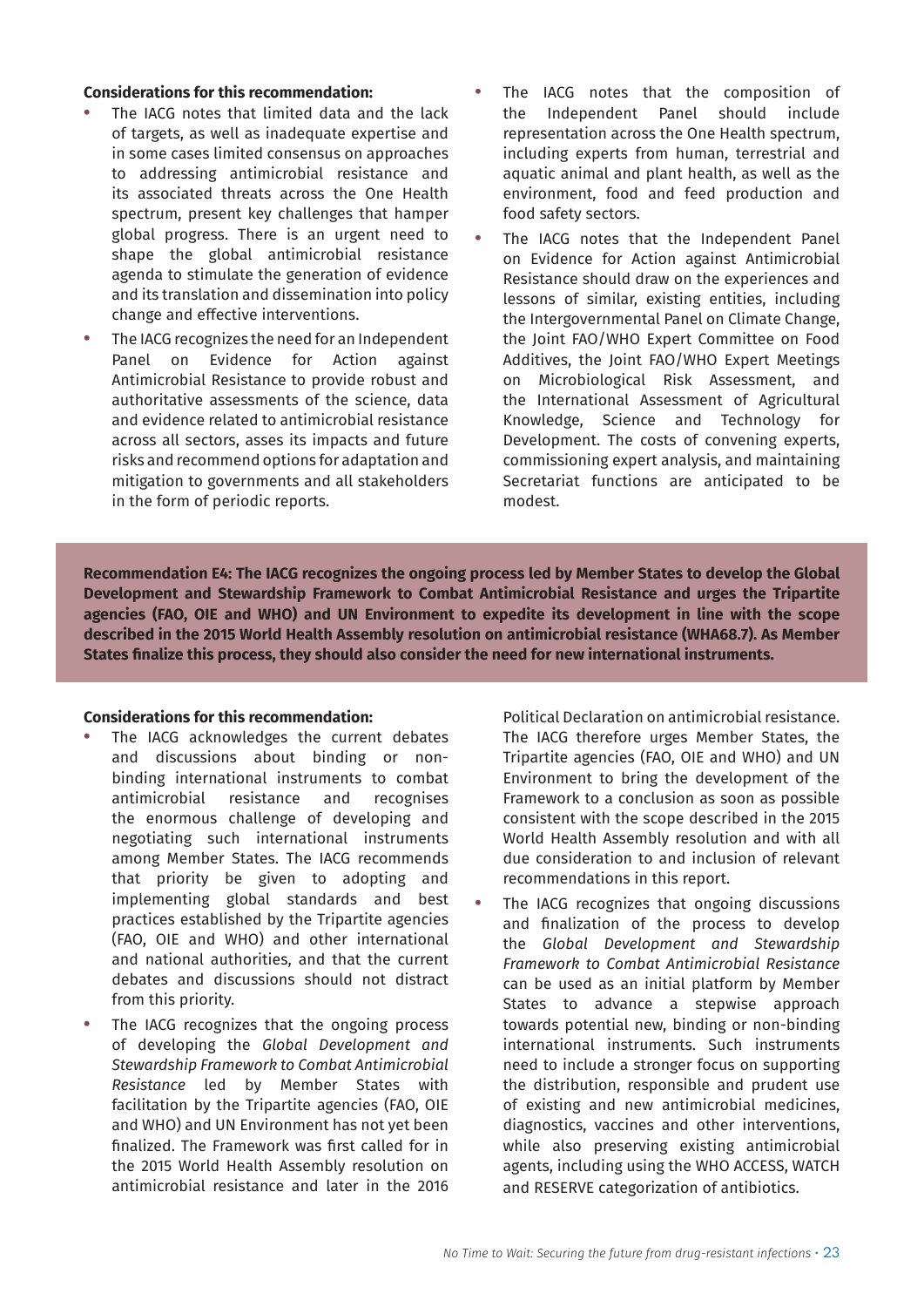### <span id="page-25-0"></span>**MEMBERS OF THE AD HOC INTERAGENCY COORDINATION GROUP (IACG) ON ANTIMICROBIAL RESISTANCE**

### **Co-Chairs**

### **Ms Amina Mohammed**

Deputy Secretary-General, United Nations (UN)

### **Dr Tedros Adhanom Ghebreyesus**

Director-General, World Health Organization (WHO)

### **Co-conveners**

**Professor Junshi Chen** Senior Research Professor, National Center for Food Safety Risk Assessment, China

### **Professor Dame Sally Davies**

Chief Medical Officer, United Kingdom of Great Britain and Northern Ireland

### **Professor Anthony D. So**

Director, IDEA (Innovation+Design Enabling Access) Initiative, Johns Hopkins Bloomberg School of Public Health; Director, Strategic Policy Program, ReAct, United States of America

### **Members in individual capacity**

#### **Dr Fajer Al Salloom**

Ministry of Works, Municipality Affairs and Urban Planning – Agriculture Affairs, Bahrain

#### **Dr Hanan H. Balkhy**

Executive Director, Infection Prevention & Control, Ministry of National Guard Health Affairs, Saudi Arabia

#### **Professor Otto Cars**

Senior Professor, Infectious Diseases, Senior Adviser - ReAct, Uppsala University, Sweden

#### **Dr Lyalya Gabbasova**

Assistant to the Minister of Health for AMR issues, TB, HIV/AIDS and other infectious diseases, Ministry of Health, Russian Federation

### **Ms Martha Gyansa-Lutterodt**

Director of Pharmaceutical Services, Ministry of Health, Ghana

### **Dr Jaana Husu-Kallio**

Permanent Secretary, Ministry of Agriculture and Forestry, Finland

**Mr Martin Khor** Malaysia

**Dr Marco Marzano de Marinis** Italy

### **Dr Gérard Moulin**

Deputy Director, National Agency for Veterinary Medicinal Products, and Research Director, French Agency for Food, Environmental and Occupational Health & Safety, France

### **Ms Sunita Narain**

Director General, Centre for Science and Environment, India

### **Dr Donald A. Prater**

Acting Assistant Commissioner for Food Safety Integration, Office of Foods and Veterinary Medicine, Food and Drug Administration, United States of America

**Dr Mesrak Mokonnen Yetneberk** General Secretary of the Office of Parliament, Ethiopia

### **Member Organization representatives**

**Food and Agriculture Organization of the United Nations (FAO)** Ms Maria Helena Semedo, Deputy Director-General, Climate and Natural Resources

**The Global Fund to Fight AIDS, Tuberculosis and Malaria** Dr Marijke Wijnroks, Chief of Staff

**Organization for Economic Cooperation and Development (OECD)** Mr Mark Pearson, Deputy Director of Employment, Labour and Social Affairs

#### **World Organisation for Animal Health (OIE)**

Dr Matthew Stone, Deputy Director-General, International Standards and Science

### **Joint United Nations Programme**

**on HIV/AIDS (UNAIDS)** Mr Simon Bland, Director, New York Liaison Office

### **UN Environment**

Ms Jacquline Alvarez, Science and Risk Unit Leader, Chemicals and Waste Branch

### **Unitaid**

Ms Sanne Wendes, Senior Adviser to the Executive Director

#### **United Nations Children's Fund (UNICEF)**

Dr Stefan Peterson, Associate Director and Global Chief of Health

### **World Bank**

Dr Enis Baris, Practice Manager, Health, Nutrition and Population Global Practice

**World Customs Organization (WCO)**

Ms Ana Hinojosa, Director, Compliance and Facilitation

### **World Health Organization (WHO)**

Dr Ranieri Guerra, Assistant Director-General, Strategic Initiatives

#### **World Intellectual Property Organization (WIPO)**

Mr Minelik Alemu Getahun, Assistant Director-General, Global Issues Sector

### **World Trade Organization (WTO)**

Ms Christiane Wolff, Head, Sanitary and Phytosanitary Measures Section, Secretary, Committee on Sanitary and Phytosanitary Measures

*The IACG on Antimicrobial Resistance and its Secretariat were financially supported by the Governments of Canada, France, Japan, Norway and Sweden, the Wellcome Trust and the World Health Organization. The work of the IACG and its subgroups was also supported by external experts, partners, organizations, consultants, past IACG Secretariat staff and technical advisors from IACG member organizations. The IACG Secretariat was supported by staff from WHO, FAO and OIE, directed by Haileyesus Getahun and included Tim Corrigan, Rosalie Edma, Ziena Elsawi, Ian Grubb, Saija Kalenius, Eva Nathanson and Alessandro Patriarchi. Taona Kuo provided coordination on behalf of the Executive Office of the UN Secretary-General.*